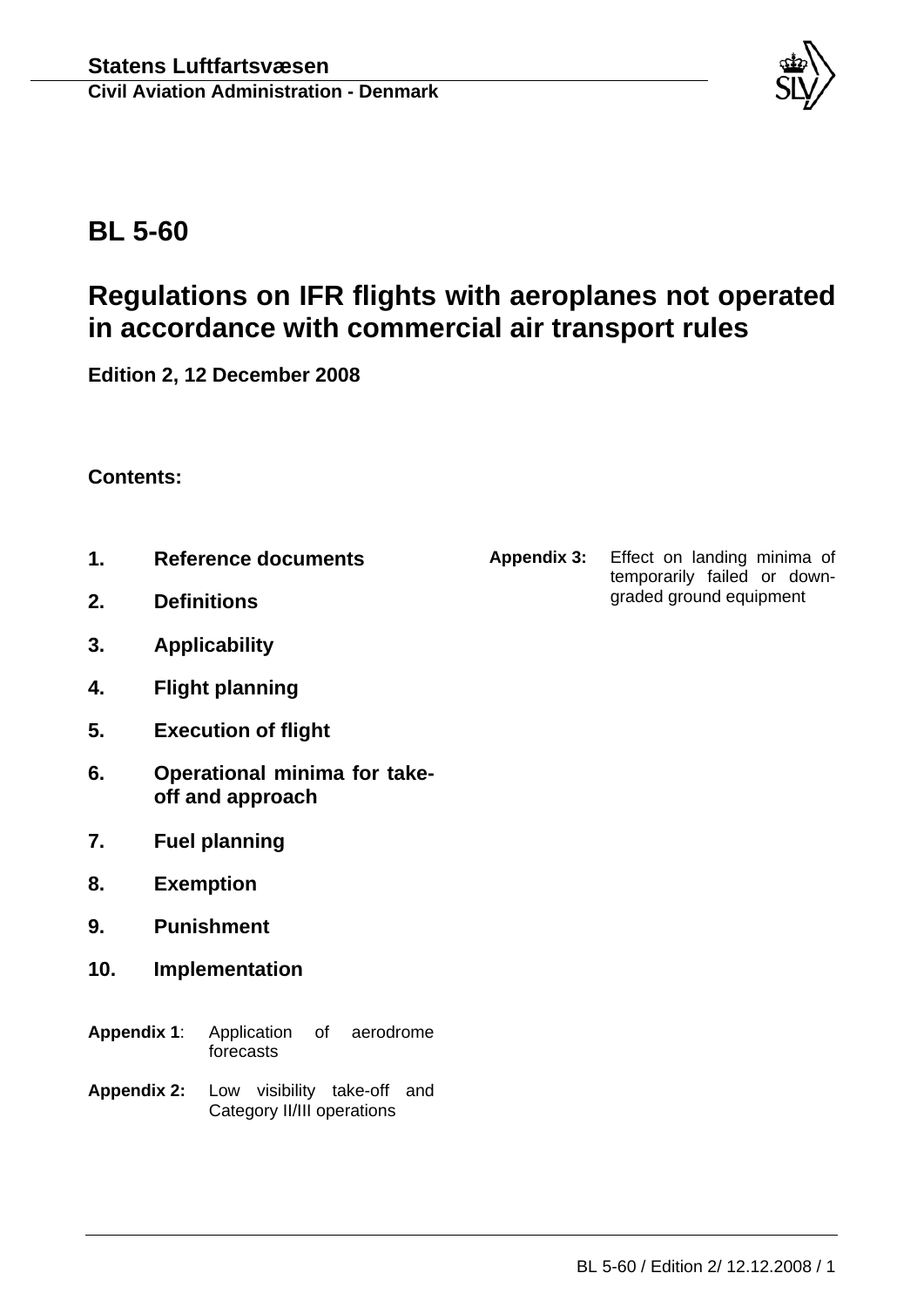In pursuance of § 82 of the Air Navigation Act, cf. Consolidation Act no. 731 of 21 June 2007, the Civil Aviation Administration - Denmark hereby stipulates as follows on the authority of the Ministry of Transport, cf. Order no. 1597 of 18 December 2007 on the Civil Aviation Administration - Denmark's tasks and authorities, on publication of the Regulations issued by the Administration and on the access to complain:

# **1. Reference documents**

1.1 ICAO Annex 2, Rules of the Air, latest edition.

1.2 ICAO Annex 6, Operation of Aircraft, Part II, International General Aviation - Aeroplanes, latest edition.

1.3 Regulation (EC) No 1899/2006 of the European Parliament and of the Council of 12 December 2006 amending Council Regulation (EEC) No 3922/91 on the harmonisation of technical requirements and administrative procedures in the field of civil aviation, cf. Appendix III. In this BL referred to as EU-OPS.

1.4 BL 1-1, Regulations on maintenance and modification of aircraft, latest edition.

1.5 BL 1-12, Regulations on airworthiness certificate and flight permit as well as airworthiness requirements, generally, latest edition.

1.6 BL 5-50, [Regulations on approval of](http://www.slv.dk/Dokumenter/dscgi/ds.py/Get/File-4788)  [operators to carry out commercial air](http://www.slv.dk/Dokumenter/dscgi/ds.py/Get/File-4788)  [transportation according to JAR-OPS 1](http://www.slv.dk/Dokumenter/dscgi/ds.py/Get/File-4788)  [and/or JAR-OPS 3,](http://www.slv.dk/Dokumenter/dscgi/ds.py/Get/File-4788) latest edition.

1.7 BL 5-61, Regulations on flights with aeroplanes not operated in accordance with commercial air transport rules, latest edition.

1.8 BL 7-1, Regulations on air traffic rules, latest edition.

1.9 [Aeronautical Information Circular](http://www.slv.dk/Dokumenter/dscgi/ds.py/Get/File-997/A_10_2001.pdf)  [\(AIC\) A on use of GPS-based RNAV non](http://www.slv.dk/Dokumenter/dscgi/ds.py/Get/File-997/A_10_2001.pdf)[precision instrument approach procedures,](http://www.slv.dk/Dokumenter/dscgi/ds.py/Get/File-997/A_10_2001.pdf) latest edition.

1.10 The documents mentioned in paragraphs 1.1 and 1.2 are available on the Civil Aviation Administration - Denmark's homepage [www.slv.dk](http://www.slv.dk/) and can further be obtained on application to

ICAO Headquarters Attn.: Document Sales Unit 999 University Street Montreal, Quebec, Canada H3C 5H7 Phone: +1 514 954 8022 Fax: +1 514 954 6769 Sitatex: YULADYA E-mail: [sales\\_unit@icao.int](mailto:sales_unit@cao.int)  Web: www.icao.int

1.11 The document mentioned in paragraph 1.3 is available on the Civil Aviation Administration - Denmark's homepage [www.slv.dk](http://www.slv.dk/) and on the EU's homepage [www.eur-lex.europa.eu](http://www.eur-lex.europa.eu/).

1.12 The documents mentioned in paragraphs 1.4 - 1.9 are available on the Civil Aviation Administration - Denmark's homepage [www.slv.dk](http://www.slv.dk/) and, as gards the documents mentioned in paragraphs 1.4 - 1.8, also on Legal Information's homepage [www.retsinformation.dk.](http://www.retsinformation.dk/) Further, the documents can be obtained on application to

Civil Aviation Administration - Denmark Service Centre Ellebjergvej 50 DK-2450 Copenhagen SV Phone: +45 3618 6000 Fax: +45 3618 6022 E-mail: [ais@slv.dk](mailto:dcaa@slv.dk)

# **2. Definitions**

*Aeroplane categories - All Weather Operations:*

The criteria to be taken into consideration in connection with classification of aeroplanes in categories are the given speed when passing threshold  $(V_{at})$ , which equals the stall speed  $(V_{so})$  multiplied by 1,3, or  $V_{S1g}$  multiplied by 1,23 in landing configuration with maximum certified landing weight. If both  $V_{SO}$  and  $V_{S1g}$ are known, the higher  $V_{at}$  shall be used.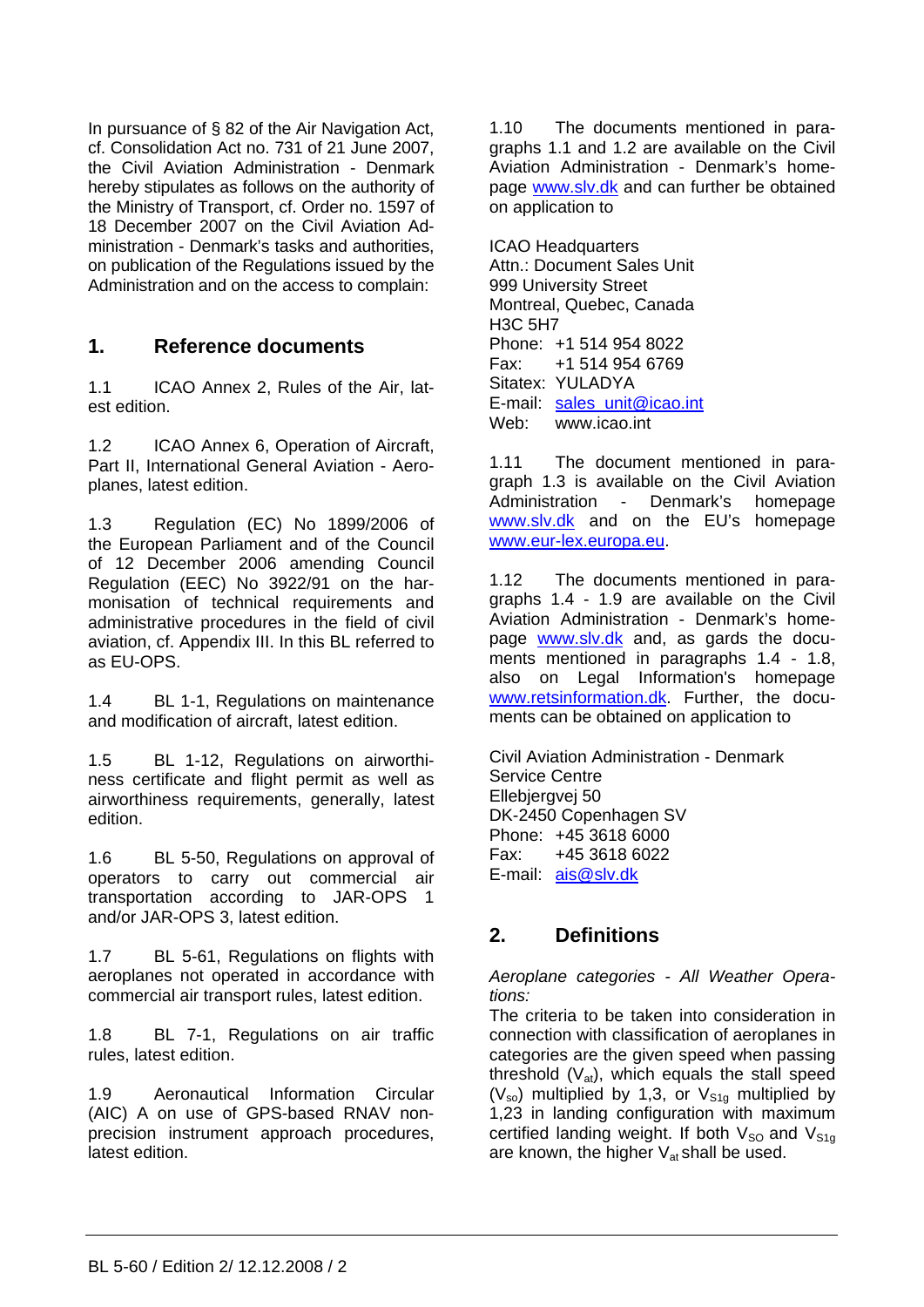The aeroplane categories corresponding to  $V<sub>at</sub>$  values are mentioned in the below table:

## **Table 1**

| Aeroplane category | $V_{at}$ kt |
|--------------------|-------------|
|                    | < 91        |
|                    | $91 - 120$  |
|                    | $121 - 140$ |
|                    | 141 - 165   |
|                    | $166 - 210$ |

## *Alternate aerodrome:*

An aerodrome to which an aircraft may proceed when it becomes either impossible or inadvisable to proceed to or to land at the aerodrome of intended landing. Alternate aerodromes include the following:

a. *Take-off alternate*:

 An alternate aerodrome at which an aircraft can land should this become necessary shortly after take-off and it is not possible to use the aerodrome of departure.

- b. *En-route alternate:* An alternate aerodrome at which an aircraft can land should an abnormal situation or emergency arise when flying en-route.
- c. *ETOPS (Extended Range Twin Engine Operations) en-route alternate:* An appropriate and suitable alternative aerodrome at which an aircraft during an ETOPS flight can land after loss of an engine or should an abnormal situation or emergency arise.
- d. *Destination alternate:* An alternate aerodrome to which an aircraft may proceed should it become either impossible or inadvisable to land at the aerodrome of intended landing.

*Note: The aerodrome from which a flight departs may also be an en-route or destination alternate aerodrome for that flight*.

## *Category I operation:*

A precision instrument approach with a decision height not lower than 60 m (200 ft) above the elevation of the threshold and with a runway visual range not less than 550 m.

## *Ceiling:*

The altitude or height of the lower edge of the lowest cloud layer below 6000 m (20,000 ft) covering more than half of the sky.

## *Circling:*

A manoeuvre with visual reference used after an instrument approach to bring an aircraft in position to land at another runway than the one to which the instrument approach was made.

*Decision altitude (DA)* or *decision height (DH):* A specified altitude over the sea (DA) or height over the ground (DH) in the precision approach at which a missed approach must be initiated if the required visual reference to continue the approach has not been established.

*Note: Decision altitude (DA) is referenced to mean sea level (MSL) and decision height (DH) is referenced to the threshold elevation.* 

# *Final approach:*

The part of an instrument approach procedure starting at the specified final approach point and ending at a point near the aerodrome from which landing can be made, or procedure for abandoned approach is commenced. If no final approach point has been specified, final approach commences

- a. when the last procedure or base turn is finalised, or
- b. at the point where the aircraft commences following the last track specified in the approach procedure.

#### *Final approach fix/final approach point - FAF/ FAP:*

The point of an non-precision approach or alternatively of a precision approach from where final approach is commenced.

*GNSS - Global Navigation Satellite System:* A satellite based navigation system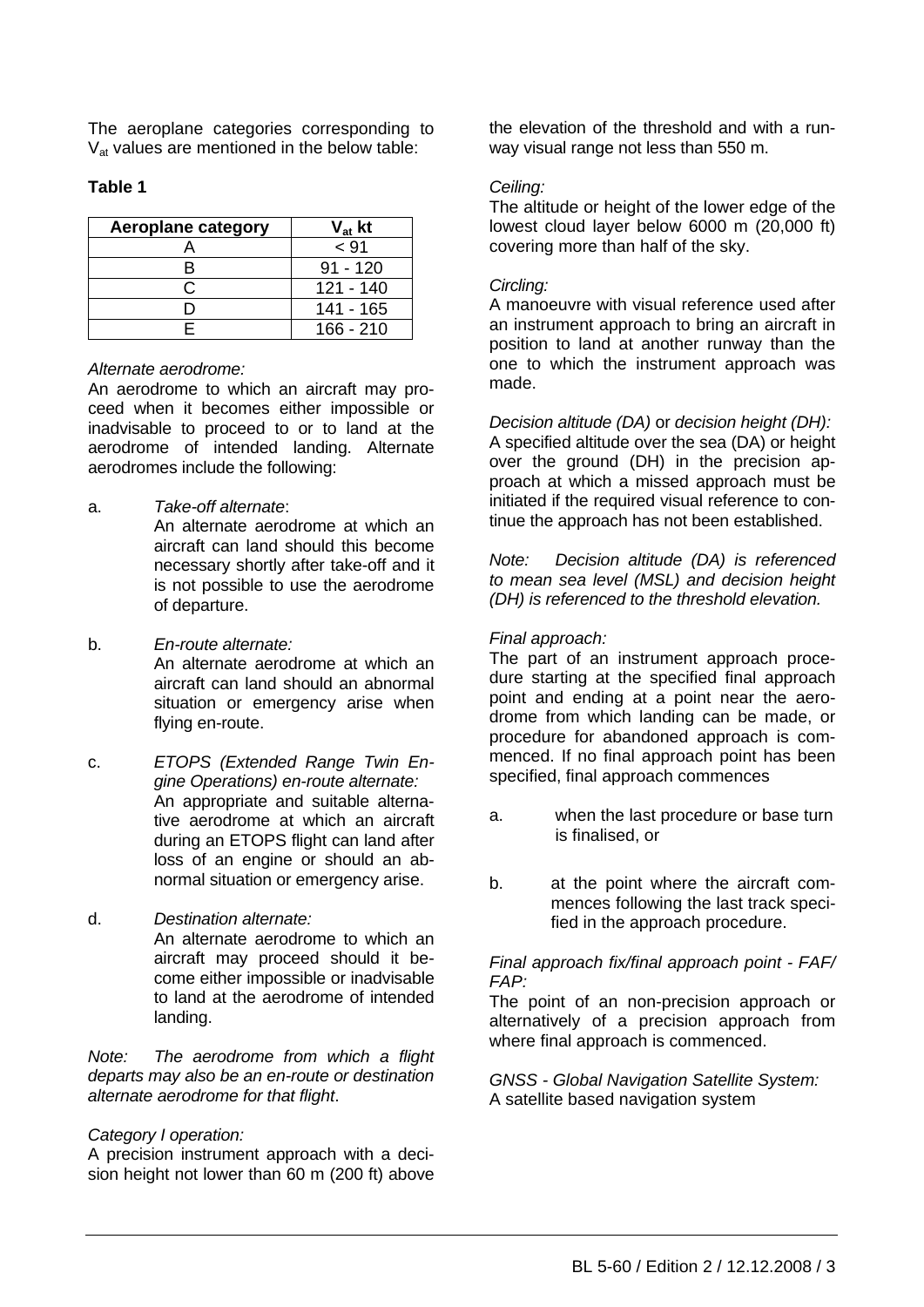## *Holding procedure:*

A pre-determined manoeuvre keeping the aircraft within a specified airspace while waiting for further clearance.

#### *Instrument approach procedure:*

A series of pre-determined manoeuvres carried using flight instruments. The manoeuvres are protected against obstacles from the approach point or from the commencement of a fixed approach path to a point from which landing can be carried out, and in case landing cannot be carried out, to a position where the criteria for obstacle clearance, circling or stretch flight apply.

#### *Low visibility procedures - LVP:*

Procedures applied at an aerodrome for the purpose of ensuring safe operations during Category II and III approaches and Low Visibility Take-offs.

#### *Low Visibility Take-Off - LVTO:*

A take-off where the runway visual range (RVR) is less than 400 m.

#### *Meteorological information:*

Meteorological reports, analysis, forecasts and any other statement relating to existing or expected meteorological conditions.

#### *Minimum descent altitude/Minimum descent height - MDA/H):*

A specified altitude or height in a non-precision approach or circling below which descent must not be made without the required visual reference.

#### *Non-precision approach:*

An instrument approach during which one or more radio navigation aids are used which only provide current information on the aircraft's lateral deviations from the intended approach line (NDB, VOR, SRE, ILS without GP, GNSS and similar aids).

#### *Obstacle clearance altitude/height - OCA/ OCH):*

The lowest altitude above the sea (OCA) or the lowest height above the elevation of the relevant runway threshold or the aerodrome elevation as applicable, used in establishing compliance with appropriate obstacle clearance criteria.

#### *Operator*:

A person, organisation or enterprise engaged in or offering to engage in an aircraft operation.

#### *Pilot-in-command:*

The pilot designated by the operator or, for private flights, by the owner of the aircraft as being in command and charged with the safe conduct of a flight.

#### *Precision approach:*

An instrument approach during which radio aids are used currently giving information about

- 1. an aircraft's lateral deviations from the intended approach line and
- 2. its vertical deviations from the intended glide path (ILS or PAR).

#### *QNH:*

The atmospheric pressure reduced to mean sea level in accordance with the standard atmosphere.

#### *Runway lights:*

Runway lights consist as a minimum of runway edge lights, threshold lights and runway end lights.

#### *Runway visual range - RVR:*

The range over which the pilot of an aircraft on the centre line of a runway can see the runway surface markings or the lights delineating the runway or identifying its centre.

#### *Separate runways:*

Runways at the same aerodrome is considered to be separate when

- a. they are separate landing strips which intersect in such a way that if one of the runways is blocked, this does not prevent the planned type of operation on the other runway, and
- b. each of the landing strips has an separate approach procedure based on a separate approach aid.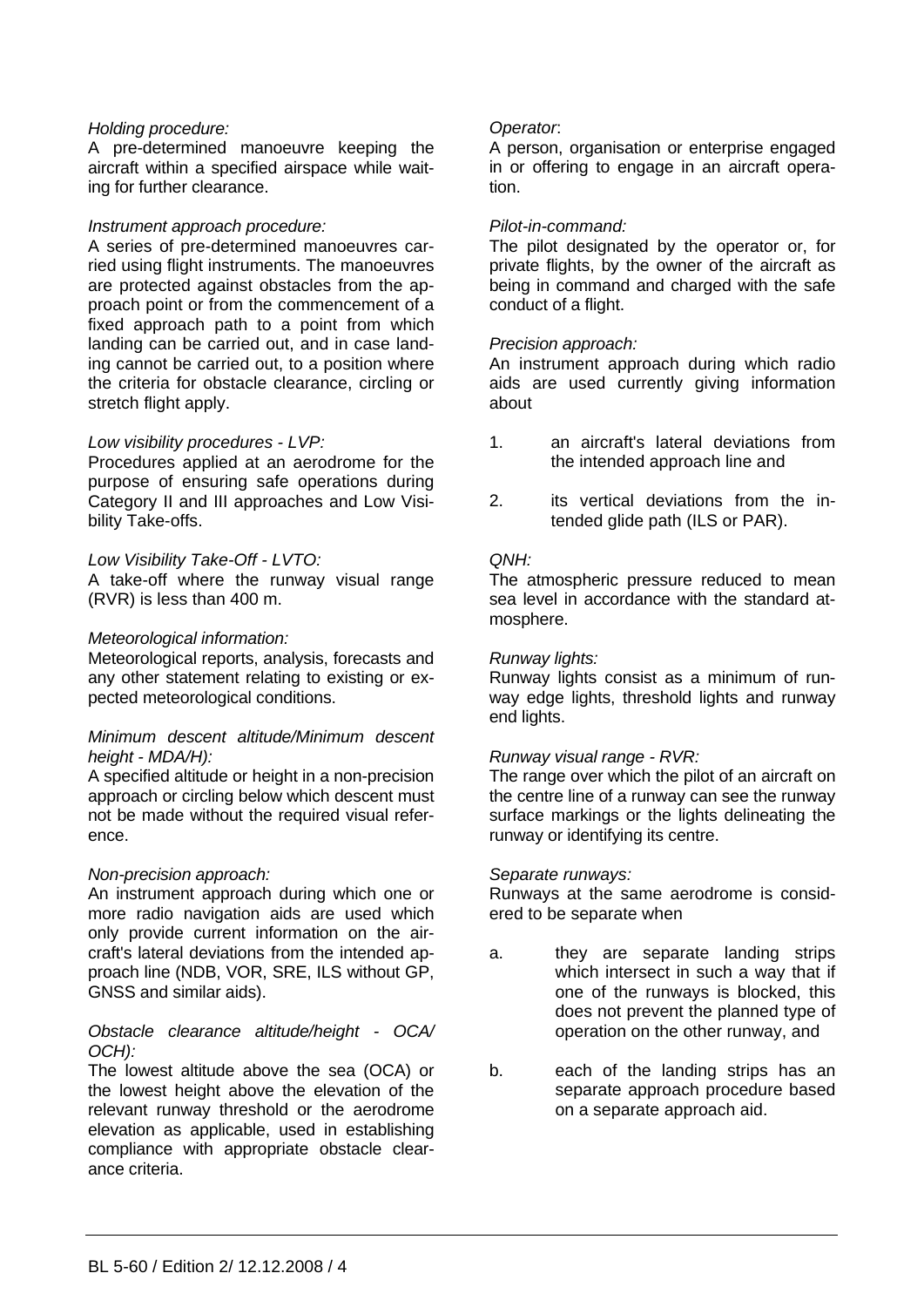## *State Minima:*

In this BL State Minima shall mean approach and take-off minima for certain aerodromes determined by the state in question.

#### *Vat:*

Speed at threshold based on 1.3 times the stalling speed in landing configuration with maximum certified landing weight.

*Note: Se also "Aeroplane category".* 

#### *Vertical visibility:*

The vertical distance expressed in units of length at which it is possible, depending on atmospheric circumstances, at daytime to identify conspicuous, not illuminated items and at night conspicuous, illuminated items.

*Note: Vertical visibility is only specified when the sky is hidden by fog, fall etc. and it therefore is not possible to identify and report about clouds.*

#### *Visibility:*

The visibility for aeronautical purposes which according to a. or b. is the greater of

- a. the greatest distance at which a black object of suitable dimensions, situated near the ground, can be seen and recognized when observed against a bright background;
- b. the greatest distance at which lights in the vicinity of 1,000 candelas can be seen and identified against an unlit background.

*Note 1: With a given extinction coefficient (an expression for when the light can no longer be observed by the human eye), the gwo distances have different values measured in air. The distance mentioned in b. varies with the background illumination. The distance mentioned in a. is represented by the meteorological optical range (MOR).* 

*Note 2: The definition includes observations of visibility in local routine and special reports, observations of prevailing and minimum visibility reported in METAR and SPECI as well as observations of bround visibility.* 

#### *Visual approach*:

An approach in which either part or all of an instrument approach procedure is not completed, and the approach is executed with visual reference to the terrain.

*Visual meteorological conditions - VMC:* 

Meteorological conditions expressed in terms of visibility, distance from cloud, and ceiling, equal to or better than specified minima.

See also Appendix 2 to this BL.

# **3. Applicability**

3.1 This BL lays down regulations for IFR flights with Danish registered aeroplanes not operated in accordance with commercial air transport rules, including regulations on planning and operational minima for take-off and landing.

3.1.1 When flying IFR with aeroplanes within Danish territory, the provisions in this BL and in BL 5-61 shall be observed.

3.1.2 When flying IFR with aeroplanes over a foreign state's territory, the provisions in this BL and in BL 5-61 shall be observed with any more stringent deviations that may be stipulated for IFR operations by the state in question.

3.1.3 When flying IFR over open sea and areas where no state exercises sovereignty, the provisions in this BL and in BL 5-61 shall be observed with any more stringent deviations that may be stipulated within each flight information region (FIR) for IFR operations by the appropriate ATS authority.

# **4. Flight planning**

#### **4.1 Responsibility of the pilot-incommand**

4.1.1 The pilot-in-command shall be responsible for the provisions in this BL being observed.

4.1.2 Before commencement of a flight the pilot-in-command shall learn about the proce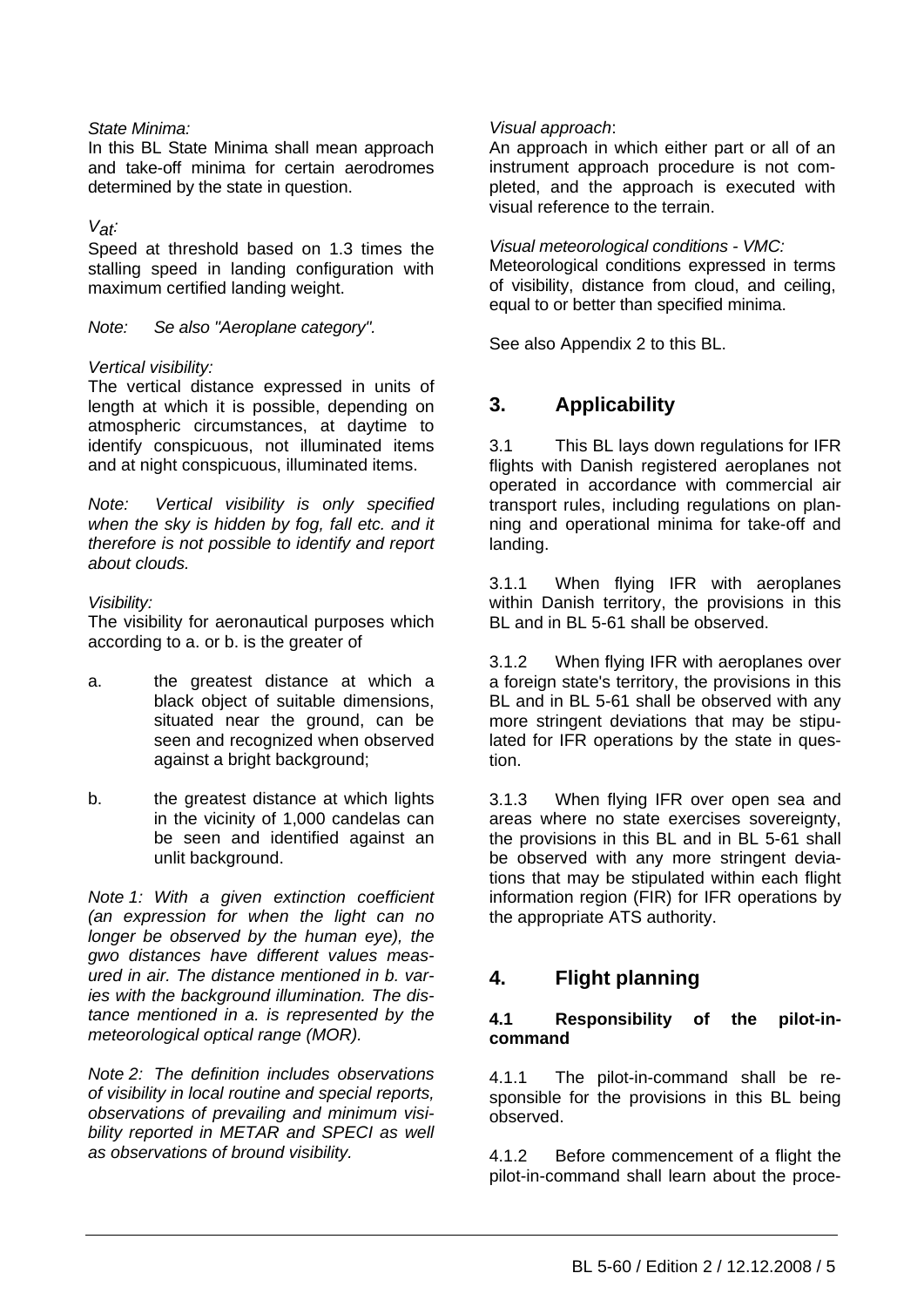dures that may be used in connection with take-off, landing and missed approach at the aerodromes mentioned in the operational flight plan, cf. paragraph 4.5.

- 4.1.2.1 The pilot-in-command shall
- a. establish planning minima, cf. paragraph 4.6, and
- b. establish the operating minima, cf. Part 6, to be applicable when commencing the relevant take-off and approach procedures.

4.1.3 When fixing the aerodrome operational minima, the relevant state's AIP or an acceptable route manual system shall be used.

*Note: Information whether a route manual system has been accepted or can be accepted can be obtained from the Civil Aviation Administration - Denmark.* 

# **4.2 Minimum flight altitudes**

Except when necessary for take-off or landing, or except when specifically authorised by the Civil Aviation Administration - Denmark, an IFR flight shall be flown,

- a. over terrain or in mountainous areas higher than 1800 m (6,000 ft), at a level which is at least 600 m (2,000 ft) above the highest obstacle located within 8 km (4,3 NM) of the estimated position of the aircraft,
- b. elsewhere than as specified in a., at a level which is at least 300 m (1,000 ft) above the highest obstacle located within 8 km (4,3 NM) of the estimated position of the aircraft.

## **4.3 Aircraft and ground equipment**

## *4.3.1 Radio and navigation equipment*

4.3.1.1 The aircraft radio and navigation equipment shall meet the requirements stipulated for the planned flight, cf. BL 1-12.

4.3.1.2 If RNAV non-precision instrument approach procedures are based on GNSS, the guidelines for use of GNSS-based RNAV published at any time shall be followed..

*Note: The guidelines for use of GNSS based RNAV are published in AIC Series A, latest edition.* 

#### *4.3.2 Ground equipment*

As regards failed or downgraded ground equipment, see Appendix 3.

## **4.4 Selection of aerodrome**

4.4.1 An IFR flight shall be planned with at least one take-off alternate aerodrome if after departure it would not be possible to return to the aerodrome of departure because of the meteorological conditions or for other reasons.

4.4.2 The take-off alternate aerodrome shall be located less than one hour's flight from the aerodrome of departure.

4.4.2.1 For two-engine aeroplanes the calculation of the distance to the take-off alternate aerodrome shall be based on cruise speed with one engine inoperative at standard atmosphere and at planned take-off mass.

4.4.3 The pilot-in-command shall select at least one destination alternate aerodrome for each IFR flight, unless

- a. the destination aerodrome has an approved standard instrument approach procedure,
- b. the duration of the planned flight from take-off to landing does not exceed 6 hours,
- c. two separate runways are available and usable at the destination, and
- d. the meteorological conditions at the destination are such that the ceiling in the period from two hour before to two hour after the estimated time of arrival to the destination is at least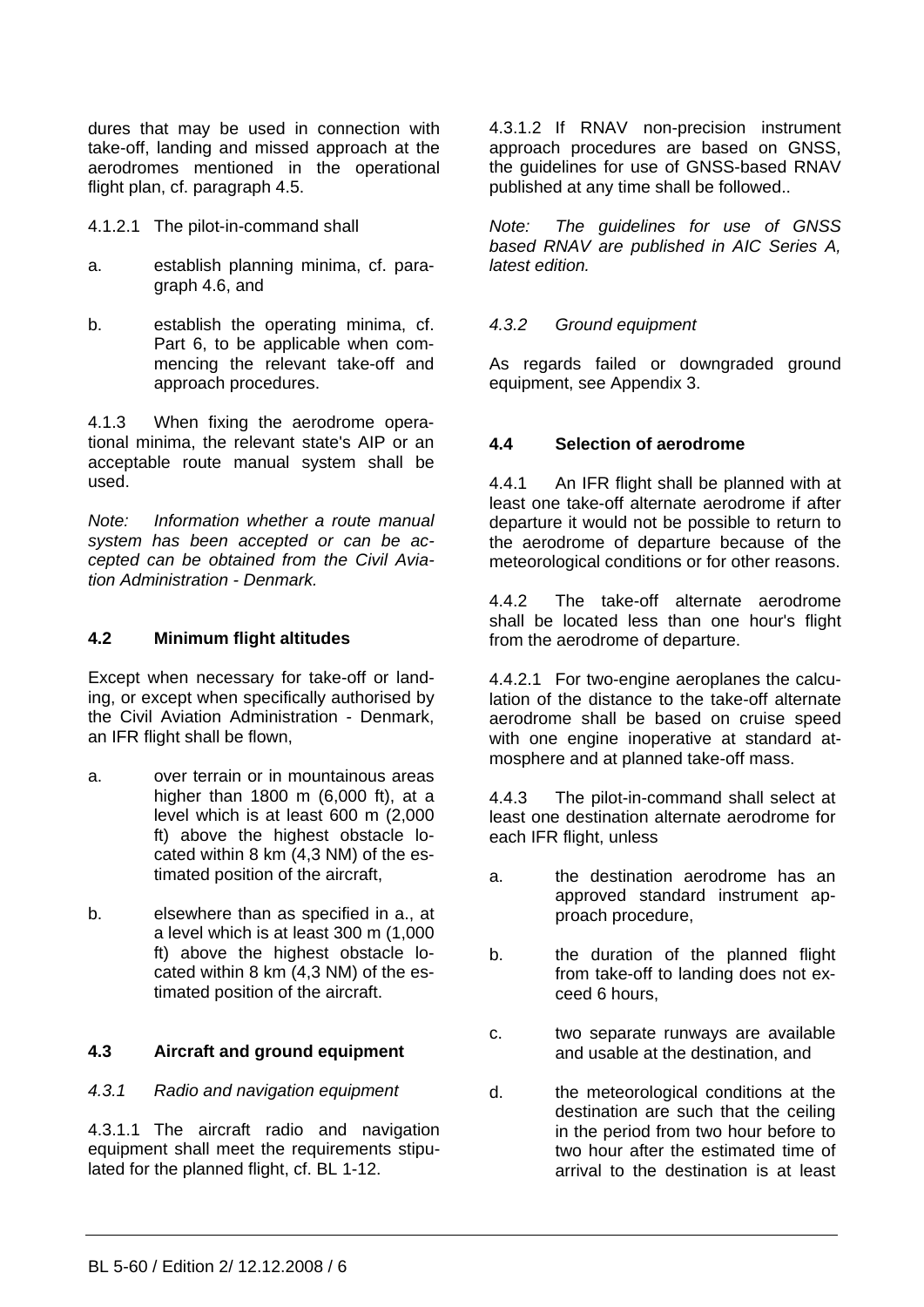the circling altitude plus 500 ft or 2000 ft, whichever is the higher, and visibility is at least 5 km.

4.4.3.1 The pilot-in-command shall select two destination alternate aerodromes when

- a. the weather reports or forecasts at the destination or a combination of the reports indicate that the weather conditions for a period starting one hour before and ending one hour after the estimated time of arrival will be below the existing planning minima, or
- b. no meteorological information about the destination aerodrome are available.

4.4.3.2 If an instrument approach to a destination aerodrome can only be made by use of GNSS based RNAV, plans shall be made with at least one alternate aerodrome where another instrument approach procedure than GNSS based RNAV can be made.

# **4.5 Operational flight plan**

4.5.1 An operational flight plan shall be prepared documenting that the flight can be completed as planned.

4.5.2 The operational flight plan shall at least contain the following information:

- a. Aircraft registration.
- b. Aircraft type.
- c. Date of flight.
- d. Name(s) of flight crew member(s).
- e. Aerodrome of departure, destination aerodrome and, if relevant, destination alternate aerodrome(s).
- f. Time of departure.
- g. Route and route sectors with check points, tracks and distances to both

destination and destination alternate aerodromes.

- h. Minimum flight level and planned flight level.
- i. Planned cruising speed and planned flight time between check points.
- j. Fuel calculation.

4.5.3 For local flights in connection with maintenance of licence, training flights and school flights the operational flight plan requirement is considered met if the information in paragraph 4.5.2 a., b., c., d., e., f. and j. appear from the lesson plan or personal log.

4.5.4 During flight the operational flight plan shall continuously be completed with estimated and actual times over check points, and the fuel control made during flight shall also appear from the flight plan.

4.5.4.1 If during flight new planning is made, this shall appear from the flight plan.

4.5.5 Operational flights plans not covered by paragraph 4.5.3 shall be kept for at least 3 months.

# **4.6 Planning minima for flights**

## *4.6.1 Destination and destination alternate aerodromes, general*

4.6.1.1 The pilot-in-command should only select destination and/or destination alternate aerodrome(s) where the appropriate weather reports or forecasts, or any combination thereof, indicate that, for the period from one hour before until one hour after the estimated time of arrival at the aerodrome, the weather conditions will be at or above the planning minima given in paragraphs 4.6.2 and 4.6.3.

4.6.1.2 For a non-precision approach or a circling approach, the ceiling should be at or above MDH.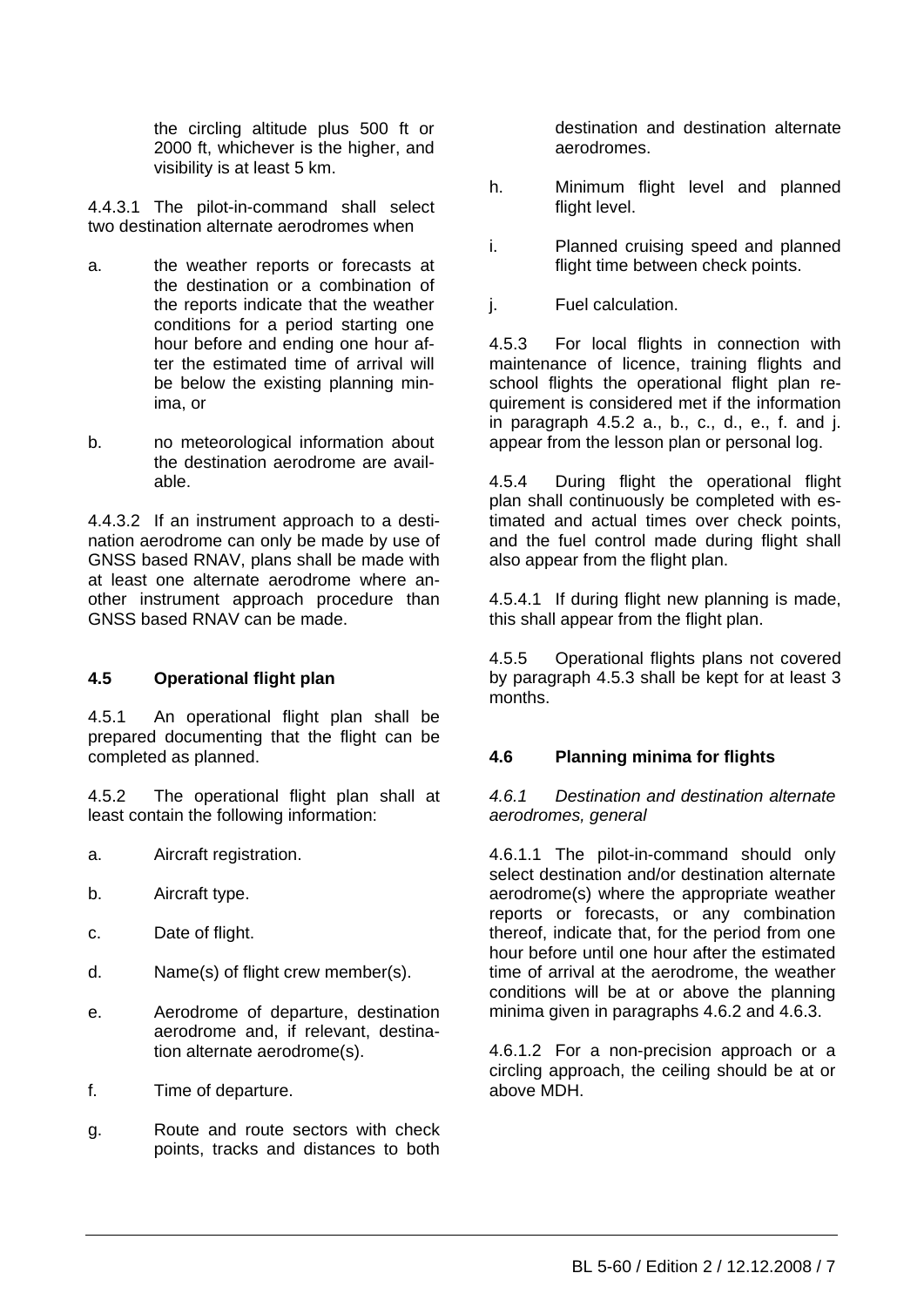## *4.6.2 Destination aerodrome*

Runway Visual Range (RVR), visibility and, where applicable, ceiling shall be as stated in Table 2a.

## **Table 2a**

| Planning minima - destination aerodrome and departure alternate aerodrome |                                                                 |                            |  |  |  |
|---------------------------------------------------------------------------|-----------------------------------------------------------------|----------------------------|--|--|--|
| Type of approach                                                          | <b>Planning minima</b>                                          | <b>Limiting parameters</b> |  |  |  |
| <b>Precision</b>                                                          | In accordance with paragraphs RVR/visibility                    |                            |  |  |  |
|                                                                           | 6.3 and 6.8 and appendix 2                                      |                            |  |  |  |
| <b>Non-precision</b>                                                      | In accordance with paragraphs RVR/visibility and ceiling        |                            |  |  |  |
|                                                                           | 6.2 and 6.8                                                     |                            |  |  |  |
| <b>Circling</b>                                                           | In accordance with paragraph $6.5$   RVR/visibility and ceiling |                            |  |  |  |

## *4.6.3 Destination alternate aerodrome*

RVR, visibility and, where applicable, ceiling shall be as stated in Table 2b.

#### **Table 2b**

| Planning minima - destination alternate aerodrome                        |                                  |                            |  |  |  |  |
|--------------------------------------------------------------------------|----------------------------------|----------------------------|--|--|--|--|
| <b>Planning minima</b><br>Type of approach<br><b>Limiting parameters</b> |                                  |                            |  |  |  |  |
| Category II and III                                                      | Category I                       | RVR/visibility             |  |  |  |  |
| Category I                                                               | Non-precision                    | RVR/visibility and ceiling |  |  |  |  |
| Non-precision                                                            | Non-precision plus 1000 m/200 ft | RVR/visibility and ceiling |  |  |  |  |
| <b>Circling</b>                                                          | Circling                         | Visibility and ceiling     |  |  |  |  |

## **4.7 Weather conditions**

A flight to be operated in known or expected icing conditions shall not be commenced unless the aircraft is adequately equipped to cope with such conditions, or unless the crew will be able to change the planned flight so that such areas are avoided.

# **5. Execution of flight**

#### **5.1 Commencement and continuation of flight**

5.1.1 The pilot-in-command shall not commence a flight unless information is available indicating the expected weather conditions at the destination and/or required destination alternate aerodrome(s) will be at or above the applicable planning minima.

5.1.2 The pilot-in-command shall not continue a flight towards the destination aerodrome unless information is available indicating that the expected weather conditions at the destination or, where applicable, at least one destination alternate, will be at or above the applicable aerodrome operating minima. 5.1.3 When no aerodrome forecast is available, the aerodrome shall be considered to be below minima as regards planning. If the flight time does not exceed one hour, the flight planning may, however, be based on actual weather reports from the destination aerodrome.

*Note: Such planning requires careful consideration of all relevant data, such as the general weather situation and its expected development, aspects determined by the time of the year and of the day etc.*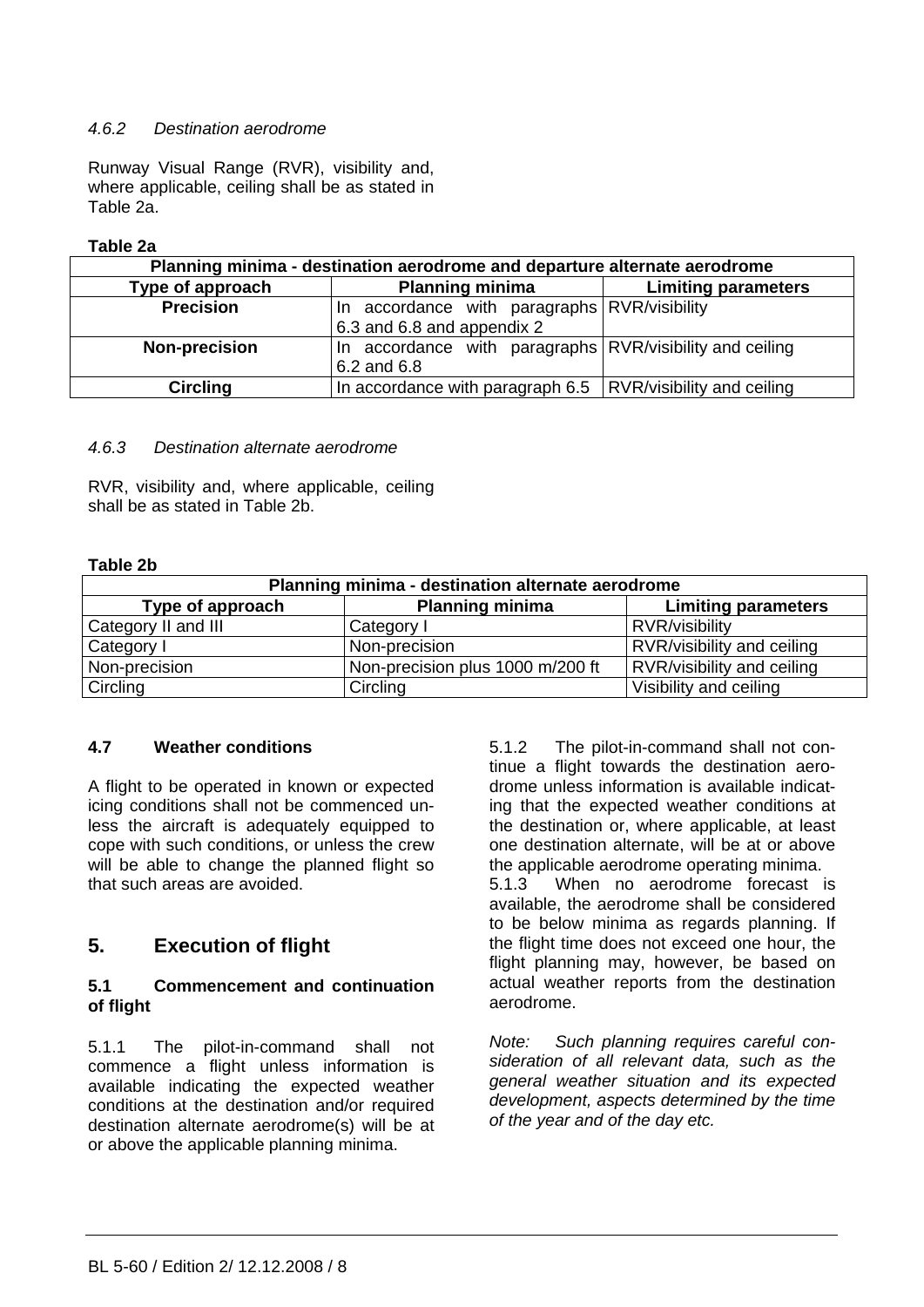## **5.2 Commencement and continuation of approach**

5.2.1 The pilot-in-command shall not commence an approach if the nominal descent slope for the approach exceeds  $4.5^\circ$ , corresponding to 7.8% glide path gradient, unless authorised by the Civil Aviation Administration - Denmark.

5.2.2 The pilot-in-command may commence an instrument approach regardless of the reported RVR/visibility, but the approach should not be continued past outer marker or corresponding position if the reported RVR/ visibility is less than the applicable minima.

*Note: The above-mentioned corresponding position may be determined by use of a DME distance, a suitably located NDB or VOR, SRE or PAR bearing or other suitable bearing which independently establishes the position of the aeroplane.* 

5.2.3 Where RVR is not available, an RVR value may be derived by converting the reported visibility in accordance with paragraph 6.9.

5.2.4 Even though, after passing outer marker or corresponding position mentioned in paragraph 5.2.2, the reported RVR/visibility drops to below the applicable minimum, approach may be continued to decision altitude/ height (DA/H) or minimum descent altitude/ height (MDA/H).

5.2.5 If there is no outer marker or corresponding position, the pilot-in-command shall decide whether the flight should be continued or whether approach should be missed before descent to below 1000 ft above the aerodrome on final approach. If MDA/H is equal to or above 1000 ft above the aerodrome, the operator shall determine a level for each approach procedure during which the approach must not be continued if RVR/visibility is below the applicable minima.

5.2.6 The approach may be continued below DA/H or MDA/H and the landing may be completed provided that the required visual reference is established at the DA/H or MDA/H and is maintained.

5.2.7 RVR for touch down zone shall always be controlling. If RVR for mid point and stop end is reported and relevant, these shall also be controlling. Minimum value for RVR for mid point is 125 m or the RVR required for the touchdown zone, if the latter is lower, and 74 m for stop end. For aeroplanes equipped with "roll out" quidance or control system, minimum value for RVR for mid point is 75 m.

*Note: "Relevant" in this paragraph shall mean the part of the runway used in the highspeed phase of the landing down to a speed of approximately 60 kts.* 

# **5.3 Procedure for conversion to VFR after cloud passage on descent**

5.3.1 The following procedure for descending through clouds may be used:

- a. Obtain QNH from the air traffic control (ATC),
- b. descend to minimum flight level as stated in paragraph 4.5.2 h. in coordination with the air traffic control service,
- c. when conversion is made to visual meteorological conditions (VMC) below clouds, cancel IFR flight plan at the air traffic control service, and
- d. continue in accordance with the visual flight rules (VFR).

5.3.2 Descent to lower levels than stated in paragraph 5.3.1 b. requires permission from the Civil Aviation Administration - Denmark.

# **6. Operating minima for takeoff and approach**

# **6.1 Take-off minima**

# *6.1.1 Take-off minima, general*

6.1.1.1 The values for ceiling and RVR for take-offs from an airport not equipped for IFR flights shall be such that climb can be per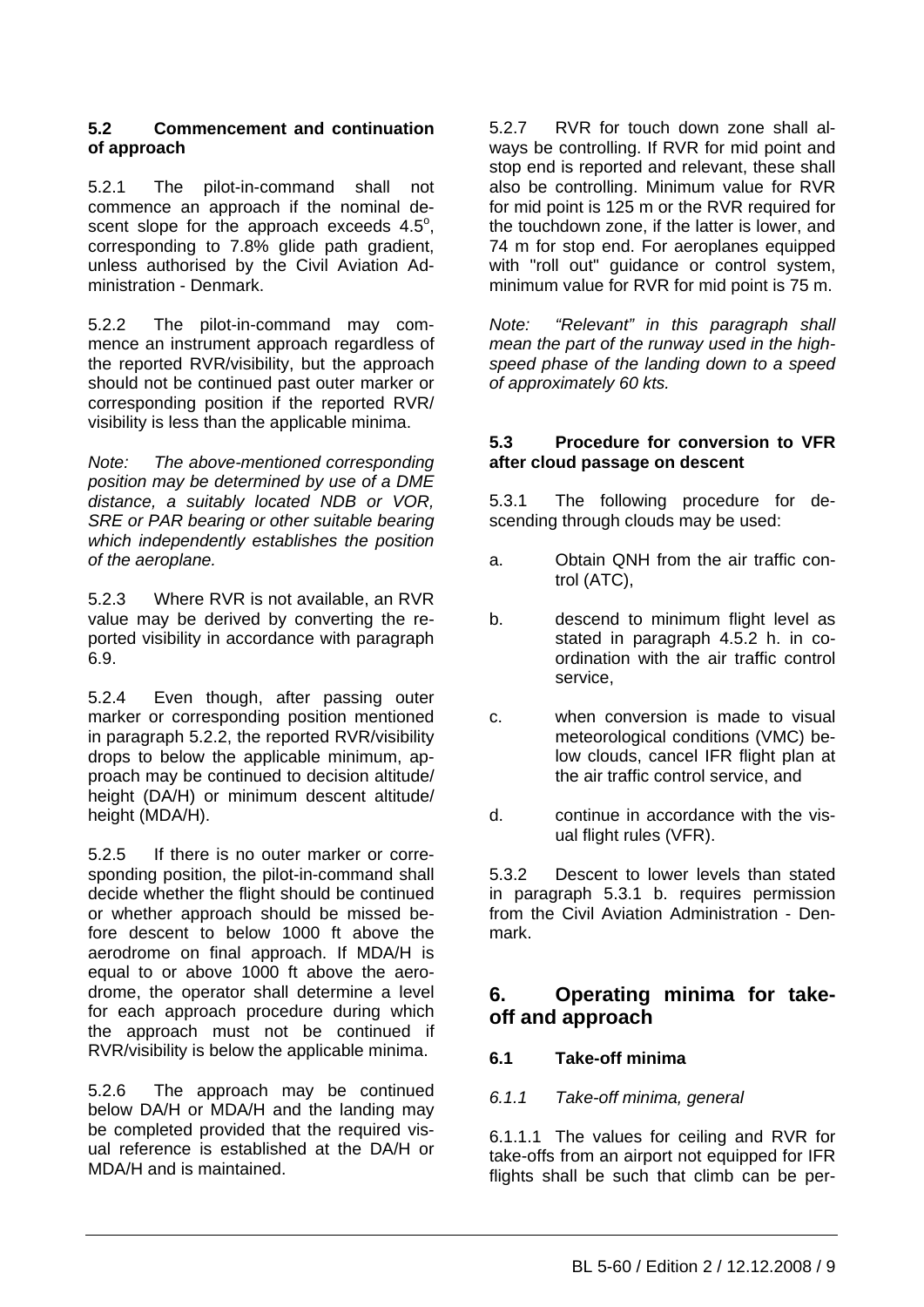formed in observance of the VFR rules in BL 5-61.

6.1.1.2 When the reported meteorological visibility is below that required for take-off and RVR is not reported, a take-off must not be commenced unless the pilot-in-command can determine that the RVR/visibility for the takeoff runway is equal to or better than the required minimum.

6.1.1.3 When no reported meteorological visibility or RVR is available, a take-off must not be commenced unless the pilot-incommand can determine that the RVR/visibility for the take-off runway is equal to or better than the required minimum.

# *6.1.2 Required RVR/visibility*

6.1.2.1 The pilot-in-command must not commence a take-off if the RVR/visibility is less than the values given in Table 3.

| able |  |
|------|--|
|      |  |

| Minimum RVR/visibility for take-off                                                      |                                                         |  |  |  |
|------------------------------------------------------------------------------------------|---------------------------------------------------------|--|--|--|
| RVR/visibility (notes 1 and 6)<br><b>Facilities</b>                                      |                                                         |  |  |  |
| 500 <sub>m</sub>                                                                         | Nil (day only)                                          |  |  |  |
| Runway edge lighting and/or centreline marking<br>250/300 m (notes 2, 3, and 5)          |                                                         |  |  |  |
| 200/250 m (note 3)                                                                       | Runway edge and centreline lighting (lights must be on) |  |  |  |
| 150/200 m (notes 3 and 4)<br>Runway edge and centreline lighting (lights must be on) and |                                                         |  |  |  |
| multiple RVR information                                                                 |                                                         |  |  |  |

*Note 1: The reported RVR/visibility value representative of the initial part of the take-off run can be replaced by pilot assessment.* 

*Note 2: For night operations at least runway edge and end lights are required, and the lights must be on.* 

*Note 3: The higher values apply to Category D and E aeroplanes.*

*Note 4: The required RVR value should be achieved for all of the relevant RVR reporting points with the exception given in Note 1.* 

*Note 5: For take-off with RVR less than 400 m, aerodrome low visibility procedures (LVPs) should be in force.* 

*Note 6: For multi-engine aeroplanes whose performance is not sufficient to clear all obstacles in the event of a critical power unit failure, there may be a need to see and avoid obstacles in the take-off area in order to reland immediately or to manoeuvre past the obstacles by visual reference. In such a case* 

*the visibility should be increased in relation to the performance available and obstacle situation. Consideration should also be given to increasing the RVR and/or determining a ceiling in order to comply with the obstacle clearance criteria or to achieve a safe forced landing.* 

6.1.2.2 For take-off with RVR values less than the ones stated in Table 3, appendix 2 shall apply.

## **6.2 Non-precision approach**

## *6.2.1 Minimum descent height*

The pilot-in-command shall ensure that the minimum descent height for non-precision approach is not lower than either

- a. the obstacle clearance height (OCH) for the category of aeroplane, or
- b. the system minimum according to Table 4.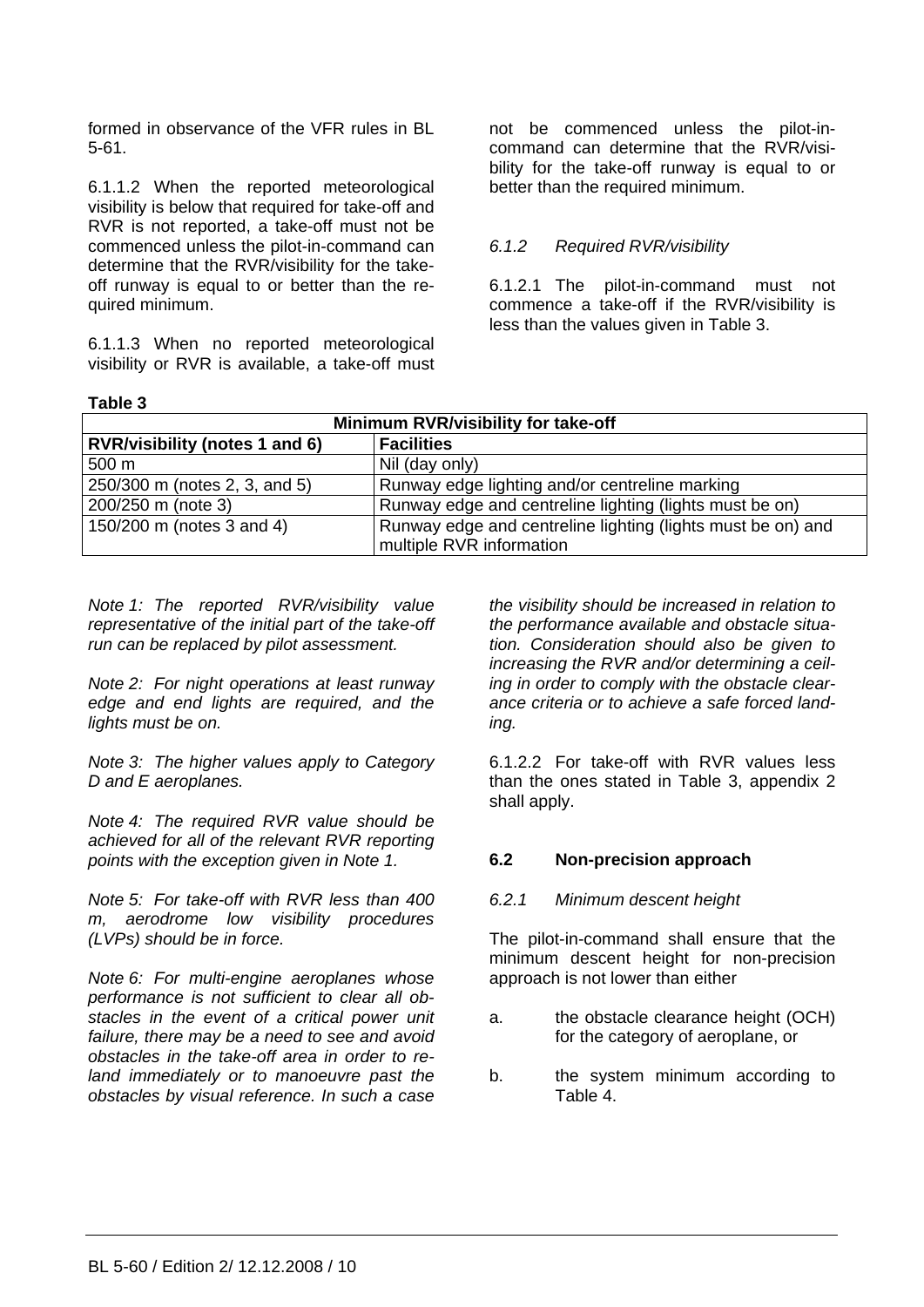| Table 4                                       |                   |
|-----------------------------------------------|-------------------|
| System minima for non-precision approach aids |                   |
| <b>Facilities</b>                             | <b>Lowest MDH</b> |
| ILS with no glidepath (LLZ)                   | 250 ft            |
| SRA (terminating at 1/2 NM)                   | 250 ft            |
| SRA (terminating at 1 NM)                     | 300 ft            |
| SRA (terminating at 2 NM)                     | 350 ft            |
| <b>VOR</b>                                    | 300 ft            |
| VOR/DME                                       | 250 ft            |
| <b>NDB</b>                                    | 300 ft            |
| VDF (QDM and QDR)                             | 300 ft            |
| RNAV (GPS)                                    | 250 ft            |

#### *6.2.2 Visual reference*

The approach must not be continued below MDA/MDH unless at least one of the following visual references for the intended runway is distinctly visible and identifiable to the pilot:

- a. Elements for the approach light system,
- b. the threshold,
- c. the threshold markings,
- d. the threshold lights,
- e. the threshold identification lights,
- f. the visual glide slope indicator,
- g. the touchdown zone or touchdown zone markings,
- h. the touchdown zone lights,
- i. runway edge lights, or
- j. other visual references accepted by the Civil Aviation Administration - Denmark.

*6.2.3 Visual aids for non-precision approach* 

The visual aids related to determination of minimum RVR for a non-precision approach are classified as Full, Intermediate, Basic and Nil in accordance with Table 5.

| ט שטוי                                         |                                                                                                |                                 |                  |  |  |
|------------------------------------------------|------------------------------------------------------------------------------------------------|---------------------------------|------------------|--|--|
|                                                | Visual aids for determination of RVR for non-precision and Category I precision ap-            |                                 |                  |  |  |
|                                                |                                                                                                | proaches                        |                  |  |  |
|                                                | <b>Class of facility</b><br>Length of approach<br><b>Components included</b><br><b>Remarks</b> |                                 |                  |  |  |
|                                                | lights (m)                                                                                     |                                 |                  |  |  |
| <b>Full</b>                                    | 720 or more                                                                                    | HI/MI approach lights, runway   | Lights must be   |  |  |
| Intermediate                                   | 420 - 719                                                                                      | marking, runway edge, threshold | on               |  |  |
| <b>Basic</b>                                   | $<$ 420                                                                                        | and end lights                  |                  |  |  |
| LI approach lights, runway mark-<br>Any length |                                                                                                |                                 |                  |  |  |
|                                                |                                                                                                | ing, runway edge, threshold and |                  |  |  |
|                                                |                                                                                                | end lights                      |                  |  |  |
| <b>Nil</b>                                     | None                                                                                           | Runway markings, runway edge,   | Lights must be   |  |  |
|                                                |                                                                                                | threshold end and end lights or | on for night op- |  |  |
|                                                |                                                                                                | no lights                       | erations         |  |  |

#### **Table 5**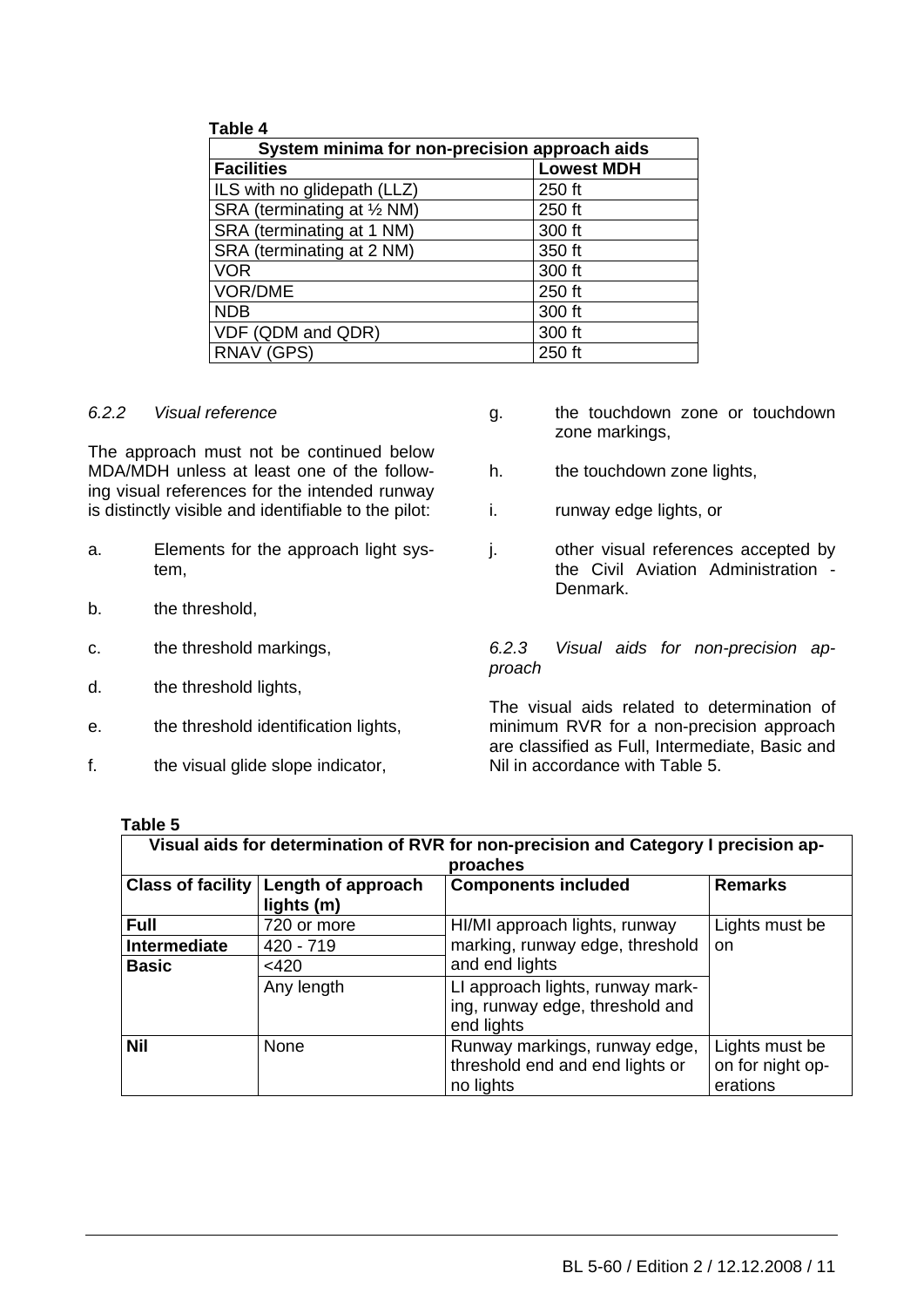# 6.2.4 *Required RVR*

6.2.4.1 The lowest minima to be used by an operator for non-precision approaches are:

#### **Table 6a**

| Non-precision approach minima -Full facilities<br>(See table 5) Notes 1 and 2 |                            |      |      |      |  |  |
|-------------------------------------------------------------------------------|----------------------------|------|------|------|--|--|
| MDH (FT)                                                                      | RVR/aeroplane category (m) |      |      |      |  |  |
|                                                                               | A                          |      |      |      |  |  |
| 250 - 299                                                                     | 800                        | 800  | 800  | 1200 |  |  |
| $300 - 449$                                                                   | 900                        | 1000 | 1000 | 1400 |  |  |
| 450 - 649                                                                     | 1000                       | 1200 | 1200 | 1600 |  |  |
| 650 and above                                                                 | 1200                       | 1400 | 1400 | 1800 |  |  |

## **Table 6b**

| Non-precision approach minima - Intermediate facilities<br>(See table 5) Notes 1 and 2 |      |      |                            |      |  |  |
|----------------------------------------------------------------------------------------|------|------|----------------------------|------|--|--|
| MDH (FT)                                                                               |      |      | RVR/aeroplane category (m) |      |  |  |
|                                                                                        | A    |      |                            |      |  |  |
| $250 - 299$                                                                            | 1000 | 1100 | 1200                       | 1400 |  |  |
| $300 - 449$                                                                            | 1200 | 1300 | 1400                       | 1600 |  |  |
| $450 - 649$                                                                            | 1400 | 1500 | 1600                       | 1800 |  |  |
| 650 and above                                                                          | 1500 | 1500 | 1800                       | 2000 |  |  |

# **Table 6c**

| Non-precision approach minima - Basic facilities |                                   |                             |      |      |  |  |
|--------------------------------------------------|-----------------------------------|-----------------------------|------|------|--|--|
|                                                  |                                   | (See table 5) Notes 1 and 2 |      |      |  |  |
| MDH (FT)                                         | <b>RVR/aeroplane category (m)</b> |                             |      |      |  |  |
|                                                  | в<br>D<br>А                       |                             |      |      |  |  |
| $250 - 299$                                      | 1200                              | 1300                        | 1400 | 1600 |  |  |
| $300 - 449$                                      | 1300                              | 1400                        | 1600 | 1800 |  |  |
| 450 - 649                                        | 1500                              | 1500                        | 1800 | 2000 |  |  |
| 650 and above                                    | 1500                              | 1500                        | 2000 | 2000 |  |  |

# **Table 6d**

| Non-precision approach minima - Nil facilities |        |                             |                            |      |  |
|------------------------------------------------|--------|-----------------------------|----------------------------|------|--|
|                                                |        | (See table 5) Notes 1 and 2 |                            |      |  |
| MDH (FT)                                       |        |                             | RVR/aeroplane category (m) |      |  |
|                                                | В<br>A |                             |                            |      |  |
| $250 - 299$                                    | 1500   | 1500                        | 1600                       | 1800 |  |
| $300 - 449$                                    | 1500   | 1500                        | 1800                       | 2000 |  |
| 450 - 649                                      | 1500   | 1500                        | 2000                       | 2000 |  |
| 650 and above                                  | 1500   | 1500                        | 2000                       | 2000 |  |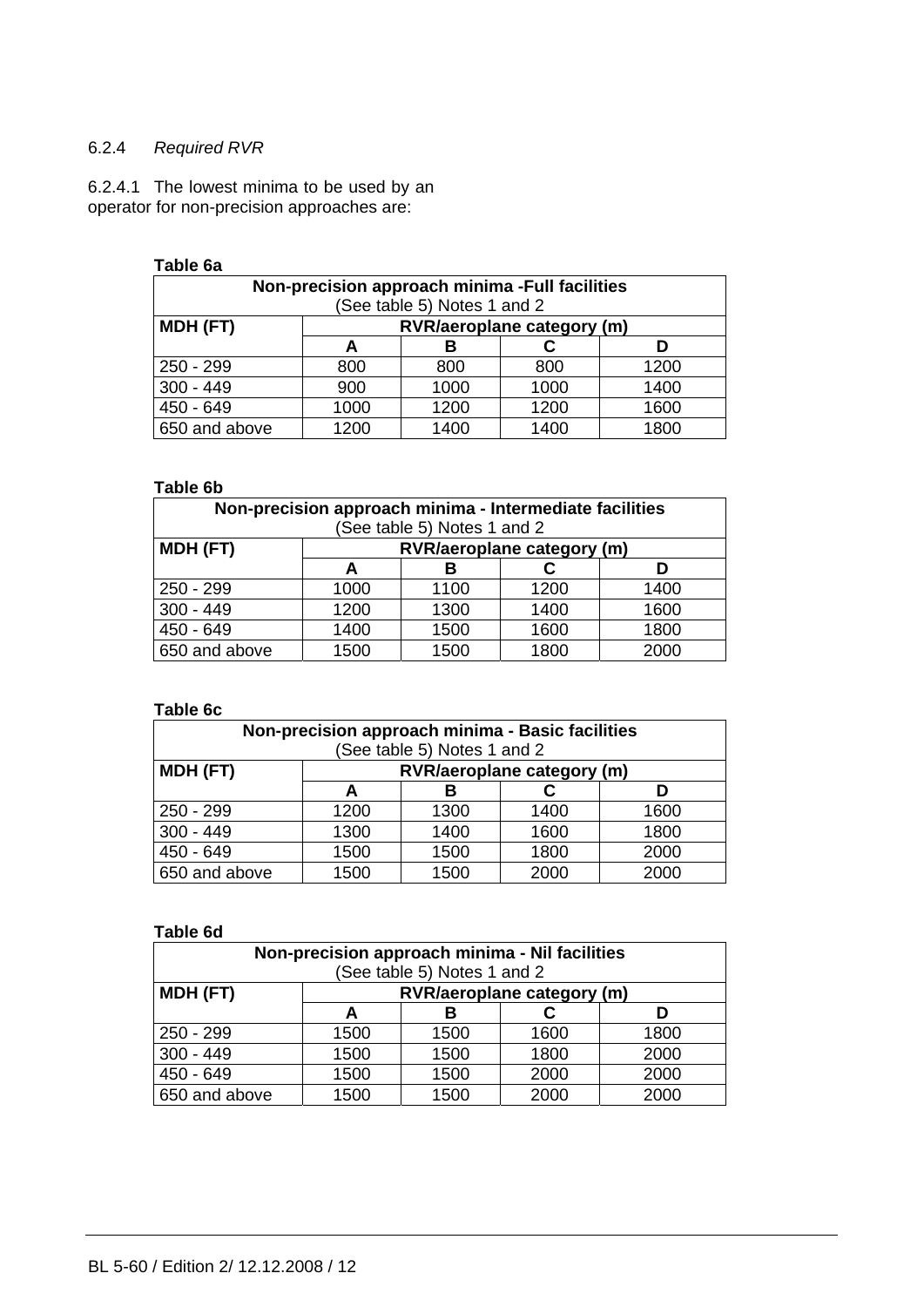*Note 1: The tables are only applicable to conventional flights with a nominal descent slope of not greater than 4<sup>o</sup> . Greater descent slopes will usually require that visual glide slope guidance (e.g. PAPI) is also visible at the minimum descent height (MDH).* 

*Note 2: The above figures are either reported RVR or meteorological visibility converted to RVR as in paragraph 6.9 below.* 

6.2.4.2 When selecting an RVR associated with a particular MDH, there is no need to take account of a rounding up to the nearest 10 FT, which may be done for operational purposes, e.g. conversion to MDA.

# **6.3 Precision approach - Category I**

## *6.3.1 General*

A Category I operation is a precision instrument approach and landing using ILS, MLS or PAR with a decision height not lower than 200 FT and with a runway visual range not less than 550 m.

## *6.3.2 Decision height*

6.3.2.1 The pilot-in-command shall ensure that the decision height to be used for a Category I precision approach is not lower than

- a. the minimum height to which the precision aid can be used without the required visual reference,
- b. obstacle clearance height (OCH) for the category of aeroplane, or
- c. 200 FT.

## *6.3.3 Visual aids for Category I precision approaches*

The visual aids related to the determination of minimum RVR for a Category I precision approach are classified as Full, Intermediate, Basic and Nil in accordance with Table 5.

# *6.3.4 Visual reference*

The approach must not be continued below the Category I decision height, determined in accordance with paragraph 6.3.2, unless at least one of the following visual references for the intended runway is distinctly visible and identifiable to the pilot:

- a. Elements of the approach light system,
- b. the threshold,
- c. the threshold markings,
- d. the threshold lights,
- e. the threshold identification lights,
- f. the visual glide slope indicator,
- g. the touchdown zone or touchdown zone markings,
- h. the touchdown zone lights, or
- i. the runway edge lights

## *6.3.5 Required RVR*

6.3.5.1 The lowest minima to be used by an operator for Category I operations are stated in Table 7.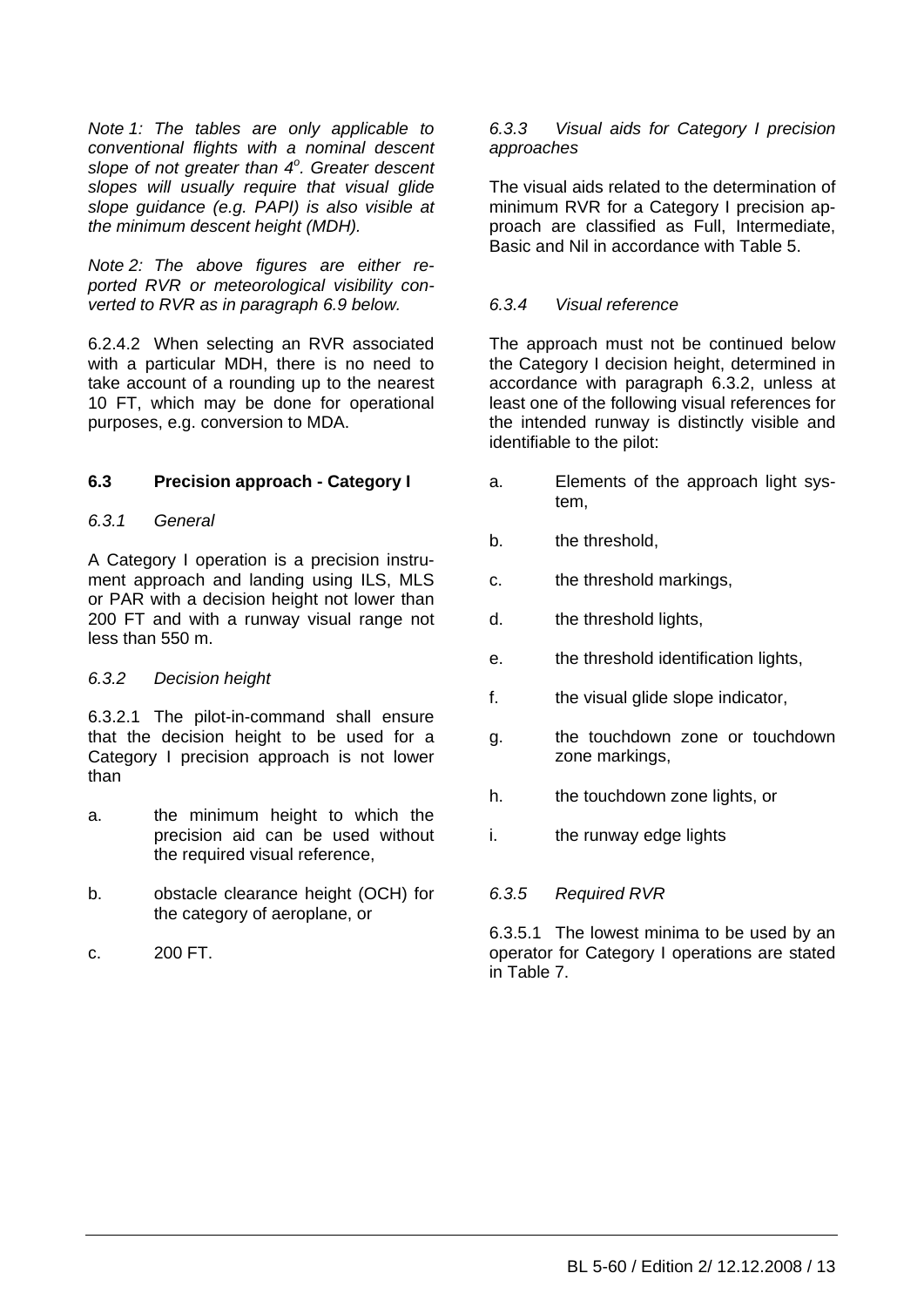| Tapie <i>T</i>         |             |                                  |              |           |
|------------------------|-------------|----------------------------------|--------------|-----------|
|                        |             |                                  |              |           |
|                        |             | Facilities/RVR (m) (See Table 5) |              |           |
| <b>Decision height</b> | <b>Full</b> | Intermediate                     | <b>Basic</b> | Nil       |
| (DH) FTt)              | Table 5)    | (Table 5)                        | Table 5)     | (Table 5) |
| 200                    | 550         | 700                              | 800          | 1000      |
| 201-250                | 600         | 700                              | 800          | 1000      |
| 251-300                | 650         | 800                              | 900          | 1200      |
| 301 and above          | 800         | 900                              | 1000         | 1200      |

 **Table 7** 

*Note 1: The Table is applicable to conventional approaches with a glide slope angle up to and including 4<sup>o</sup> .* 

*Note 2: The above figures are either reported RVR or meteorological visibility converted to RVR in accordance with paragraph 6.9.* 

6.3.5.2 When selecting an RVR associated with a particular DH, there is no need to take account of a rounding up to the nearest 10 FT, which may be done for operational purposes, e.g. conversion to DA.

6.3.5.3 If a Category I precision approach shall be carried out with an aeroplane where the crew consists of one pilot, the reported RVR shall be at least 800 m, unless the runway in question is equipped with centreline and touchdown zone lights, or if an autopilot is used that is fitted up to operate the instrument approach procedure to the DA and that during flight is coupled to the aid. Requirements for minimum RVR as stated in Table 7 shall always be met.

6.3.5.3.1 If the aircraft is fitted with autopilot coupled to the aid (ILS/MLS), the lowest DH must not be lower than the lowest declutching height stated in the flight manual. For autopilots where "minimum use height" is stated, DH shall be at least 1.25 times this value.

#### **6.4 Precision approach - Category II and III**

Precision approach and landing where DH and RVR are lower than the values stated in paragraph 6.3.1 must only be carried out by operators approved to do so by the Civil Aviation Administration - Denmark. For such operations Appendix 2 shall apply.

# **6.5 Circling**

# *6.5.1 General*

The established procedures for circling and missed approach shall be complied with.

## *6.5.2 Minimum descent height (MDH) for circling*

6.5.2.1 Minimum descent height (MDH) for circling must not be determined lower than the minimum circling height or OCH for the category of aeroplane published by the appropriate civil aviation authority.

6.5.2.2 Minimum descent height (MDH) must never be determined lower than the values in the below-mentioned Table where visibility (VIS) is related to the category of aeroplane.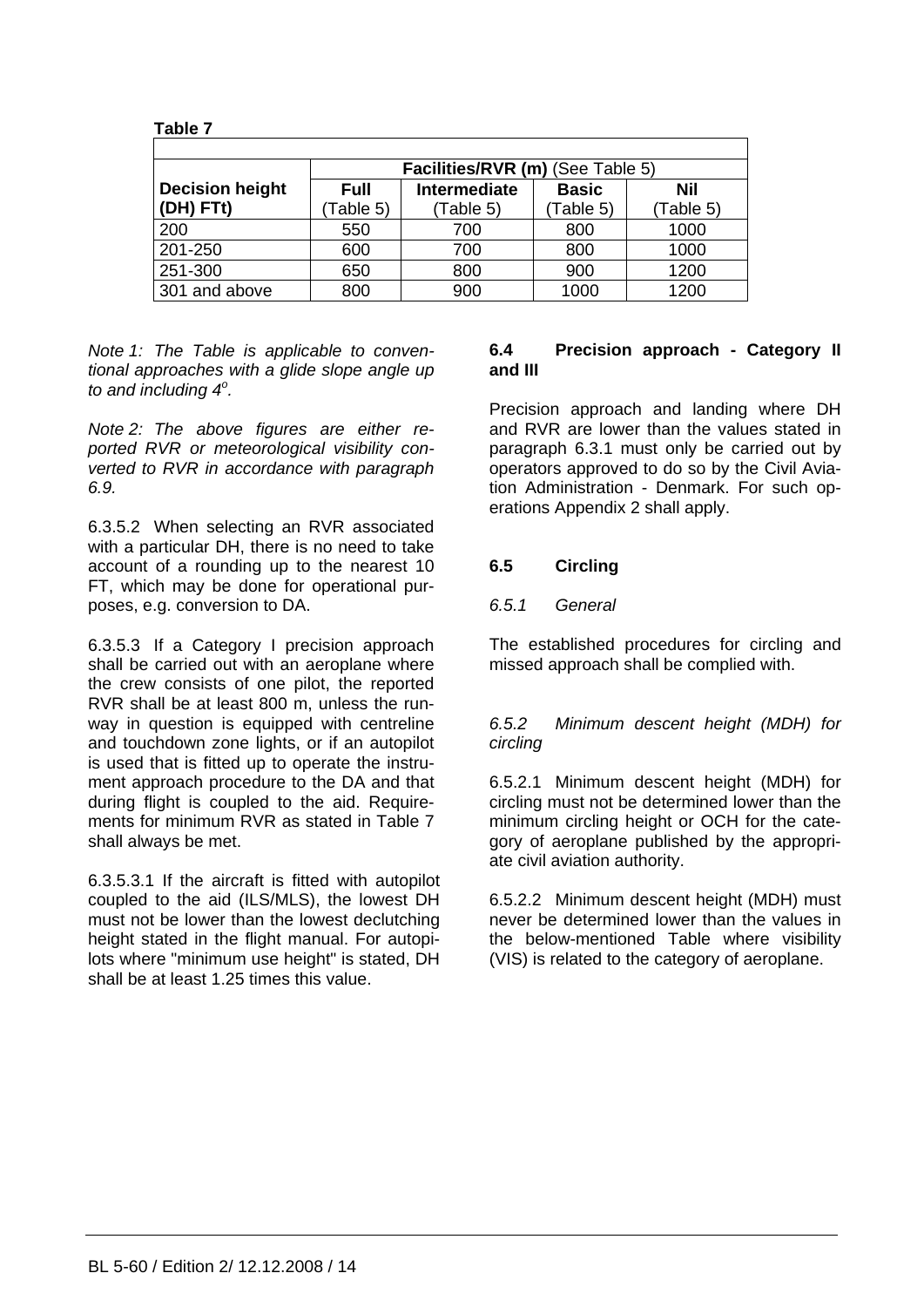| Table 8<br>Visibility and minimum descent height (MDH) for circling<br>vs. aeroplane category |      |      |                    |      |
|-----------------------------------------------------------------------------------------------|------|------|--------------------|------|
|                                                                                               |      |      | Aeroplane category |      |
|                                                                                               | A    | в    |                    |      |
| Minimum descent height<br>(MDH) (FT)                                                          | 400  | 500  | 600                | 700  |
| Minimum meteorological<br>visibility (m)                                                      | 1500 | 1600 | 2400               | 3600 |

## *6.5.3 Missed approach*

If the visual reference to the runway, runway light systems or any circling aids specifically specified by the authority is lost during a circling manoeuvre, a pre-determined procedure for missed approach shall be commenced.

#### **6.6 Visual manoeuvring with prescribed tracks**

6.6.1 In those locations where clearly defined visual features permit, and if it is operationally desirable, the national civil aviation authority may prescribe a specific track for visual manoeuvring in addition to the circling area.

6.6.2 This procedure shall be described for each aircraft category or groups of categories (e.g. A and B) on a special chart on which the visual features used to define the track or other characteristic features near the track are shown.

*Note 1: Navigation is primarily by visual reference and any radio navigation information presented is advisory only.* 

*Note 2: Missed approach for normal approach procedure applies, but the prescribed tracks provide for manoeuvring to allow for a go-around and to achieve a safe altitude/height thereafter joining the downwind leg of the prescribed track procedure or the missed approach trajectory.*

6.6.3 Since visual manoeuvring with prescribed track is intended for use where special terrain features warrant such a procedure, it is necessary for the flight crew to be familiar with the terrain and visual cues to be used in weather conditions above the aerodrome operational minima prescribed for this procedure.

#### **6.7 Visual approach**

Minimum RVR for performing a visual approach is 800 m.

#### **6.8 State Minima**

For aerodromes for which State Minima have been stated, approach and take-off must not be commenced unless the values given for ceiling and visibility are also equal to or greater than the State Minima fixed by the appropriate aerodrome.

*Note: In Denmark State Minima have at present only been fixed for aerodromes in the Faeroe Islands and in Greenland.*

#### **6.9 Conversion of meteorological visibility to RVR**

6.9.1 The pilot-in-command shall ensure that a meteorological visibility to RVR conversion is not used for calculating take-off minima, Category II or III minima, when a reported RVR is available or when State Minima have been fixed.

6.9.2 When converting meteorological visibility to RVR in all other circumstances than those in paragraph 6.9.1, the pilot-incommand shall ensure that the conversion factor in Table 9 is used, i.e. the calculated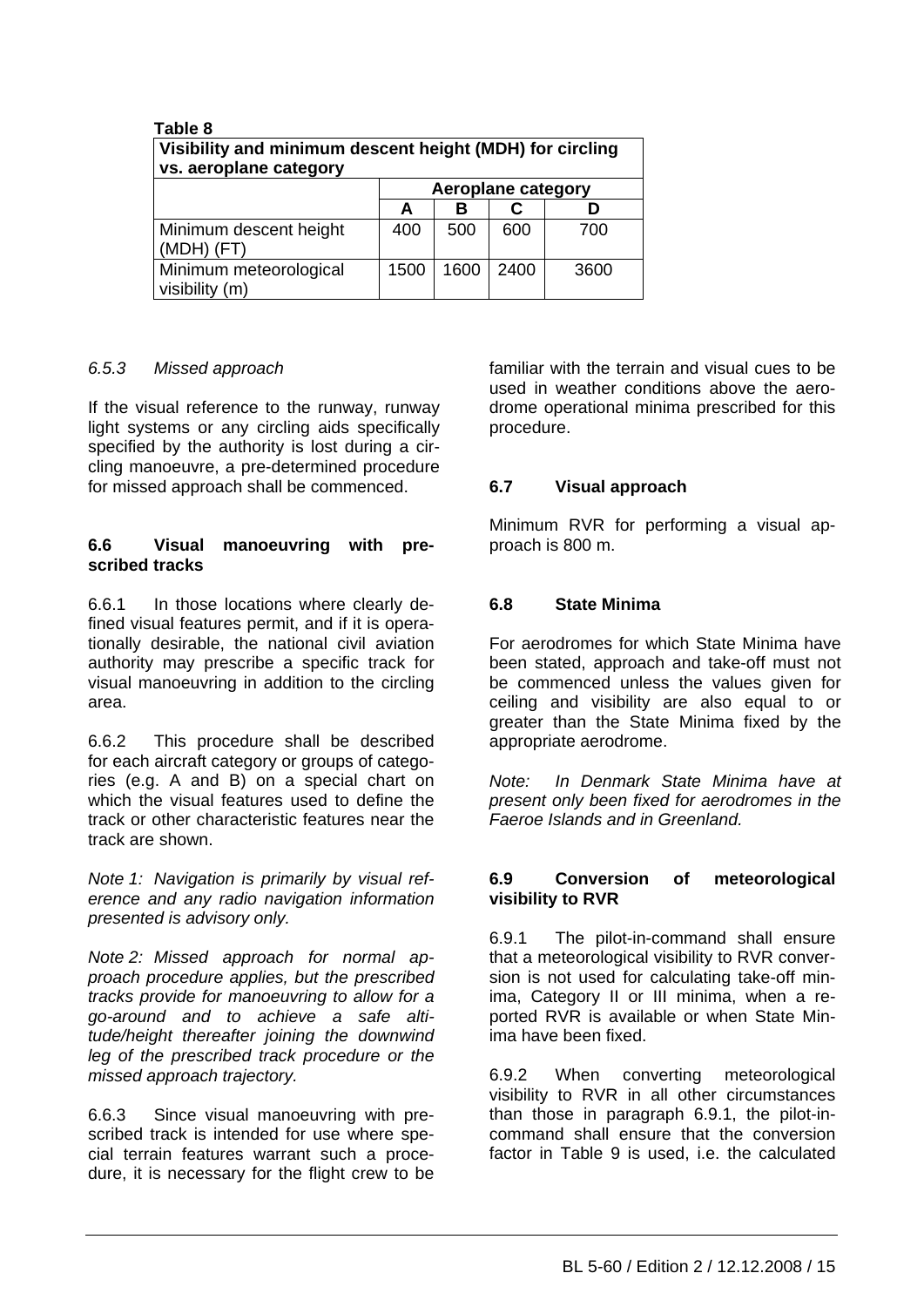RVR equals meteorological visibility multiplied by the conversion factor.

# **Table 9**

| <b>Conversion of visibility to RVR</b>      |                          |              |  |  |
|---------------------------------------------|--------------------------|--------------|--|--|
| Lighting system in operation                | <b>Conversion factor</b> |              |  |  |
|                                             | Dav                      | <b>Night</b> |  |  |
| High intensity approach and runway lighting | 1.5                      | 2.0          |  |  |
| Any other type of lighting than above       | 1.0                      | 1.5          |  |  |
| No lighting                                 | 1.0                      | Not allowed  |  |  |

*Note: Night is the period from sunset to sunrise or any other period of time stated by the appropriate authority.*

# **7. Fuel planning**

# **7.1 Fuel supply**

7.1.1 Sufficient usable fuel and oil shall be carried to cover the planned consumption from take-off to the destination aerodrome and further to the destination alternate aerodrome situated furthest away from the destination aerodrome, and usable fuel and oil for further

- a. 45 minutes' flight at 1,500 FT above the surface of the earth for aircraft with piston engine(s), and
- b. 30 minutes' flight at 1,500 FT above the surface of the earth for aircraft with turbine(s).

7.1.2 If an IFR-flight can be carried out without alternate aerodrome, cf. paragraph 4.4.3, sufficient usable fuel and oil shall be carried to cover the planned consumption from take-off to the destination aerodrome, and fuel and oil for further

- a. 60 minutes' flight at 1,500 FT above the surface of the earth at the destination aerodrome for aircraft with piston engines, and
- b. 45 minutes' flight at 1,500 FT above the surface of the earth at the destination aerodrome for aircraft with turbines.

7.1.3 If during flight the pilot-in-command decides to continue to another destination aerodrome than the one originally planned, he shall ensure that there is usable fuel and oil on board to cover the planned consumption to the new destination aerodrome and further on to any destination alternate aerodrome, and usable fuel and oil for further

- a. 45 minutes' flight at 1,500 FT above the surface of the earth for aircraft with piston engine(s), and
- b. 30 minutes' flight at 1,500 FT above the surface of the earth for aircraft with turbine(s).

7.1.4 During flight the pilot-in-command shall regularly, however at least once an hour, check the fuel consumption in relation to the planned consumption.

# **8. Exemption**

The Civil Aviation Administration - Denmark may in particularly exceptional cases grant exemption from the regulations in this BL when it is deemed compatible with the considerations on which the regulations in question are based.

# **9. Punishment**

A pilot-in-command violating the regulations in Parts 4 - 7 in this BL will be punished with fine or imprisonment for up to 2 years in pursuance of § 149 (8) of the Air Navigation Act.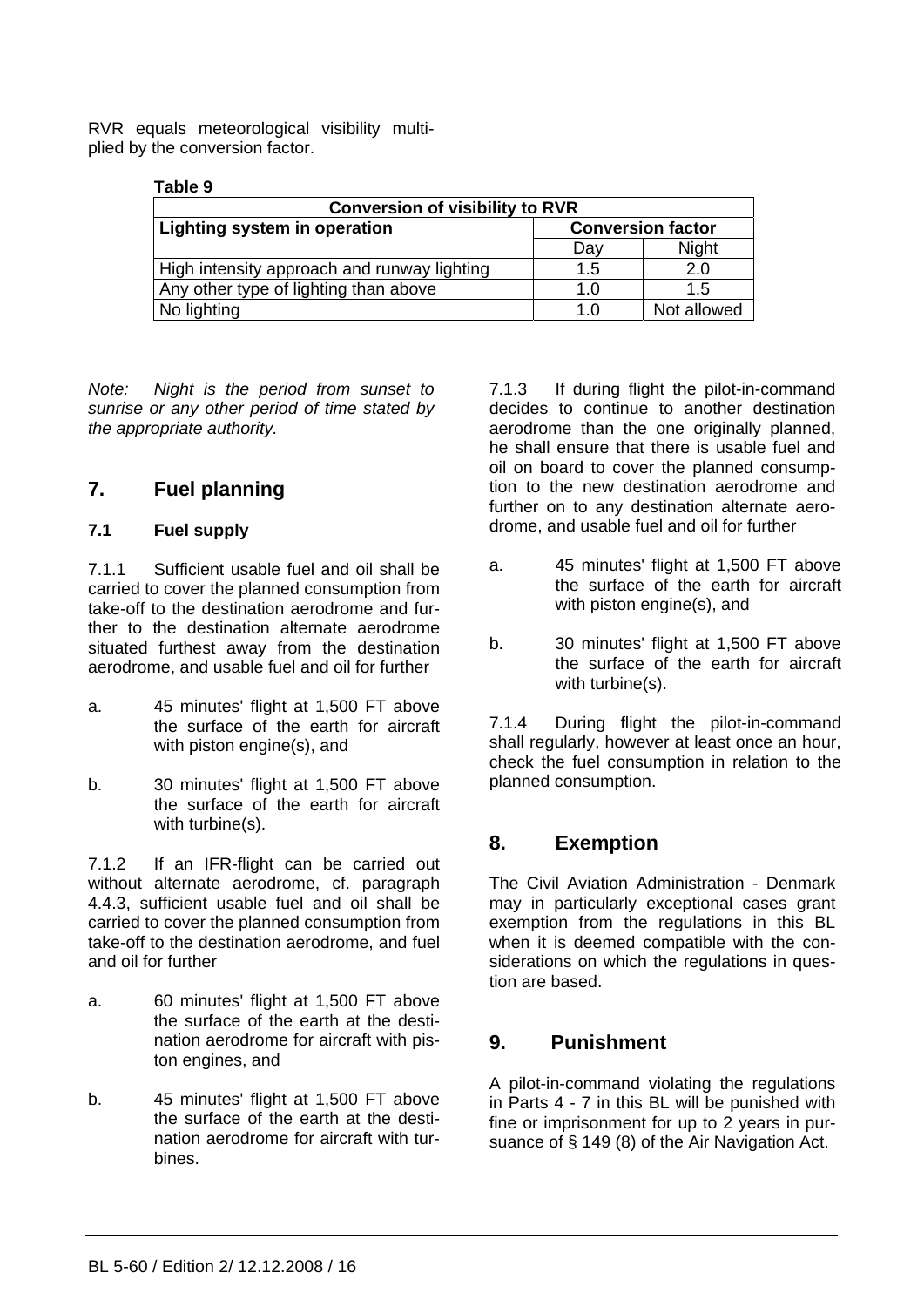# **10. Implementation**

10.1 This BL comes into force on 15 January 2009.

10.2 At the same time BL 5-60, 1 edition of 9 December 2003 is repealed.

Civil Aviation Administration - Denmark, 12 December 2008

Kurt Lykstoft Larsen

/ Per Veingberg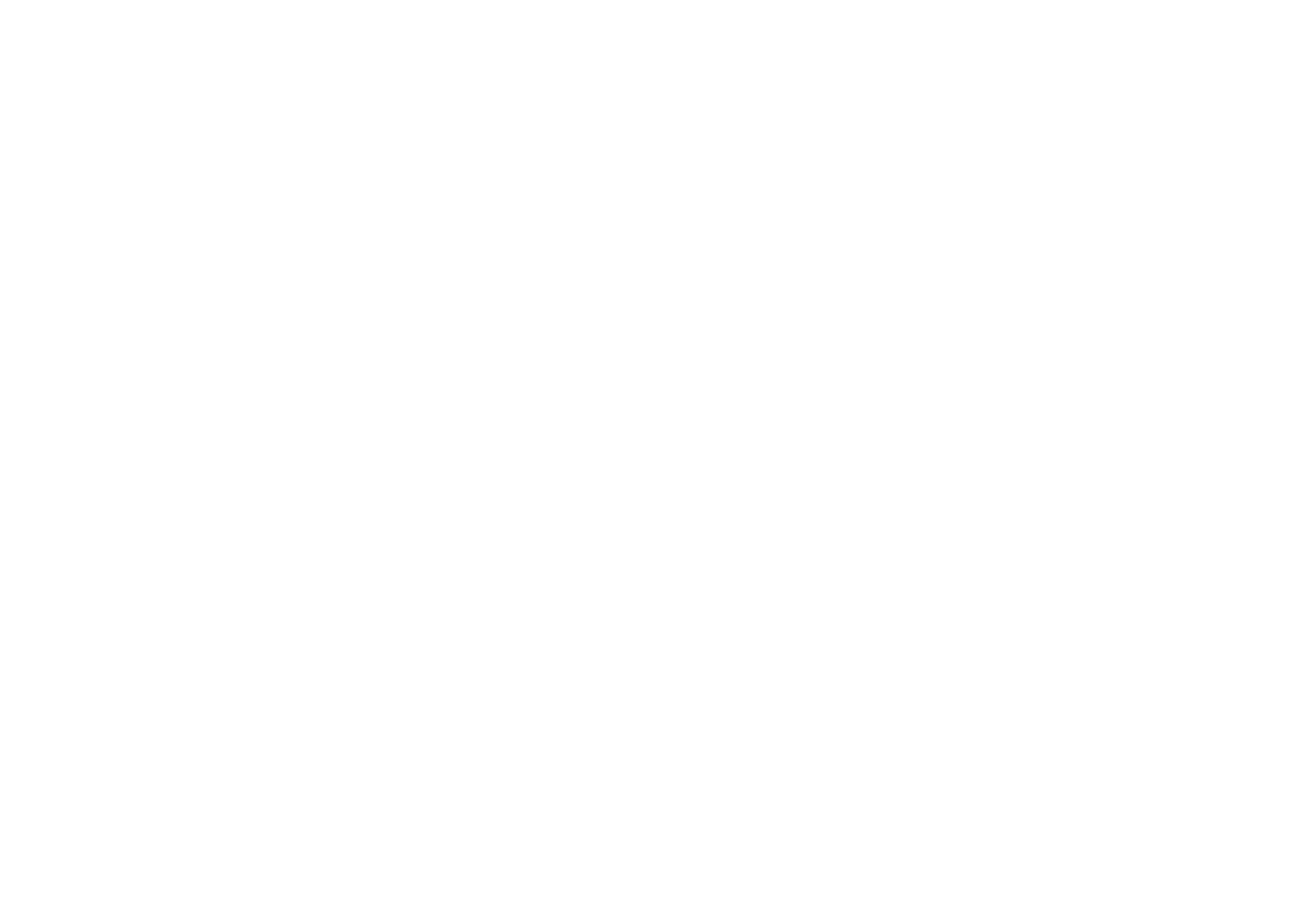# **Application of aerodrome forecasts**

| APPLICATION OF AERODROME WEATHER (TAF & TREND) TO PRE-FLIGHT PLANNING (ICAO Annex 3 refers)                                                                                                                                                                                                                                                                                                                                                                                                                                                                                                                    |                                                                                                                                                                                 |                                                       |                                                     |                                                                                                                                       |                                                                                                                            |                             |                                                                       |
|----------------------------------------------------------------------------------------------------------------------------------------------------------------------------------------------------------------------------------------------------------------------------------------------------------------------------------------------------------------------------------------------------------------------------------------------------------------------------------------------------------------------------------------------------------------------------------------------------------------|---------------------------------------------------------------------------------------------------------------------------------------------------------------------------------|-------------------------------------------------------|-----------------------------------------------------|---------------------------------------------------------------------------------------------------------------------------------------|----------------------------------------------------------------------------------------------------------------------------|-----------------------------|-----------------------------------------------------------------------|
| 1. APPLICATION OF INITIAL PART OF TAF                                                                                                                                                                                                                                                                                                                                                                                                                                                                                                                                                                          |                                                                                                                                                                                 |                                                       |                                                     |                                                                                                                                       |                                                                                                                            |                             |                                                                       |
| From the start of the TAF validity period up to the time is applicability of the first subsequent "FM*" or "BECMG" or, if no "FM" or<br>a) Applicable time period:<br>"BECMG" is given, up to the end of the validity period of the TAF.                                                                                                                                                                                                                                                                                                                                                                       |                                                                                                                                                                                 |                                                       |                                                     |                                                                                                                                       |                                                                                                                            |                             |                                                                       |
| b) Application of forecast:                                                                                                                                                                                                                                                                                                                                                                                                                                                                                                                                                                                    |                                                                                                                                                                                 |                                                       |                                                     | The prevailing weather conditions forecast in the initial part of the TAF should be fully applied with the exception of note 3 below. |                                                                                                                            |                             |                                                                       |
|                                                                                                                                                                                                                                                                                                                                                                                                                                                                                                                                                                                                                |                                                                                                                                                                                 |                                                       |                                                     | 2. APPLICATION OF FORECASTS FOLLOWING CHANGE INDICATIONS IN TAF AND TREND                                                             |                                                                                                                            |                             |                                                                       |
| TAF or TREND for                                                                                                                                                                                                                                                                                                                                                                                                                                                                                                                                                                                               | BECMG (alone), BECMG FM, BECMG<br>FM (alone) and<br>TEMPO (alone), TEMPO FM, TEMPO TL, TEMPO FM * TL, PROB30/40 (alone)<br>TL, BECMG FM * TL, in case of:<br><b>BECMG AT in</b> |                                                       |                                                     |                                                                                                                                       |                                                                                                                            |                             | <b>PROB TEMPO</b>                                                     |
| aerodrome planned                                                                                                                                                                                                                                                                                                                                                                                                                                                                                                                                                                                              | case of:                                                                                                                                                                        |                                                       |                                                     |                                                                                                                                       | <b>Deterioration</b>                                                                                                       |                             | <b>Deterioration</b>                                                  |
| as:                                                                                                                                                                                                                                                                                                                                                                                                                                                                                                                                                                                                            | <b>Deterioration</b><br>and<br>improvement                                                                                                                                      | <b>Deterioration</b>                                  | Improvement                                         | <b>Transient/showery conditions</b><br>in connection with short-lived<br>weather phenomena, e.g. thun-<br>derstorms, showers          | <b>Persistent conditions</b><br>in connection with e.g.<br>haze, mist, fog,<br>dust/sandstorm, continuous<br>precipitation | Improvement<br>In all cases | and<br>improvement                                                    |
| <b>Destination</b><br>at ETA ±1 hour                                                                                                                                                                                                                                                                                                                                                                                                                                                                                                                                                                           | Applicable from<br>the start of the<br>change                                                                                                                                   | Applicable from<br>the time of start<br>of the change | Applicable from<br>the time of end of<br>the change | Not applicable                                                                                                                        | Applicable                                                                                                                 |                             | Deterioration may<br>be disregarded                                   |
| <b>Take-off alternate</b><br>at ETA $\pm$ 1 hour                                                                                                                                                                                                                                                                                                                                                                                                                                                                                                                                                               | Mean wind:<br>Should be<br>within required<br>limits                                                                                                                            | Mean wind:<br>Should be within<br>required limits     | Mean wind: Should<br>be within required<br>limits   | Mean wind and gust exceeding<br>required limits may be disre-<br>garded                                                               | Mean wind: Should be<br>within required limits                                                                             | Should be disre-<br>garded  | Improvement<br>should be disre-<br>garded, including<br>mean wind and |
| <b>Destination alter-</b><br>nate<br>at ETA $\pm$ 1 hour                                                                                                                                                                                                                                                                                                                                                                                                                                                                                                                                                       | Gusts: May be<br>disregarded                                                                                                                                                    | Gusts: May be<br>disregarded                          | Gusts: May be disre-<br>qarded                      |                                                                                                                                       | <b>Gusts:</b> May be disregarded                                                                                           |                             | qusts                                                                 |
| "Required limits" are those contained in the aeroplane manual<br>Note 1:<br>If promulgated aerodrome forecasts do not comply with the requirements of ICAO Annex 3, the pilot-in-command should ensure that guidance is given in the application of these<br>Note 2:<br>reports is provided.<br>Application of wind: Mean wind: Should be within required limits. Gusts: May be disregarded. This may, however, be overruled temporarily by a "TEMPO" or "PROB30/40, if<br>Note 3:<br>applicable according to the table above.<br>*The space following "FM" should always include a time group, e.g. "FM1030". |                                                                                                                                                                                 |                                                       |                                                     |                                                                                                                                       |                                                                                                                            |                             |                                                                       |
|                                                                                                                                                                                                                                                                                                                                                                                                                                                                                                                                                                                                                |                                                                                                                                                                                 |                                                       |                                                     |                                                                                                                                       |                                                                                                                            |                             |                                                                       |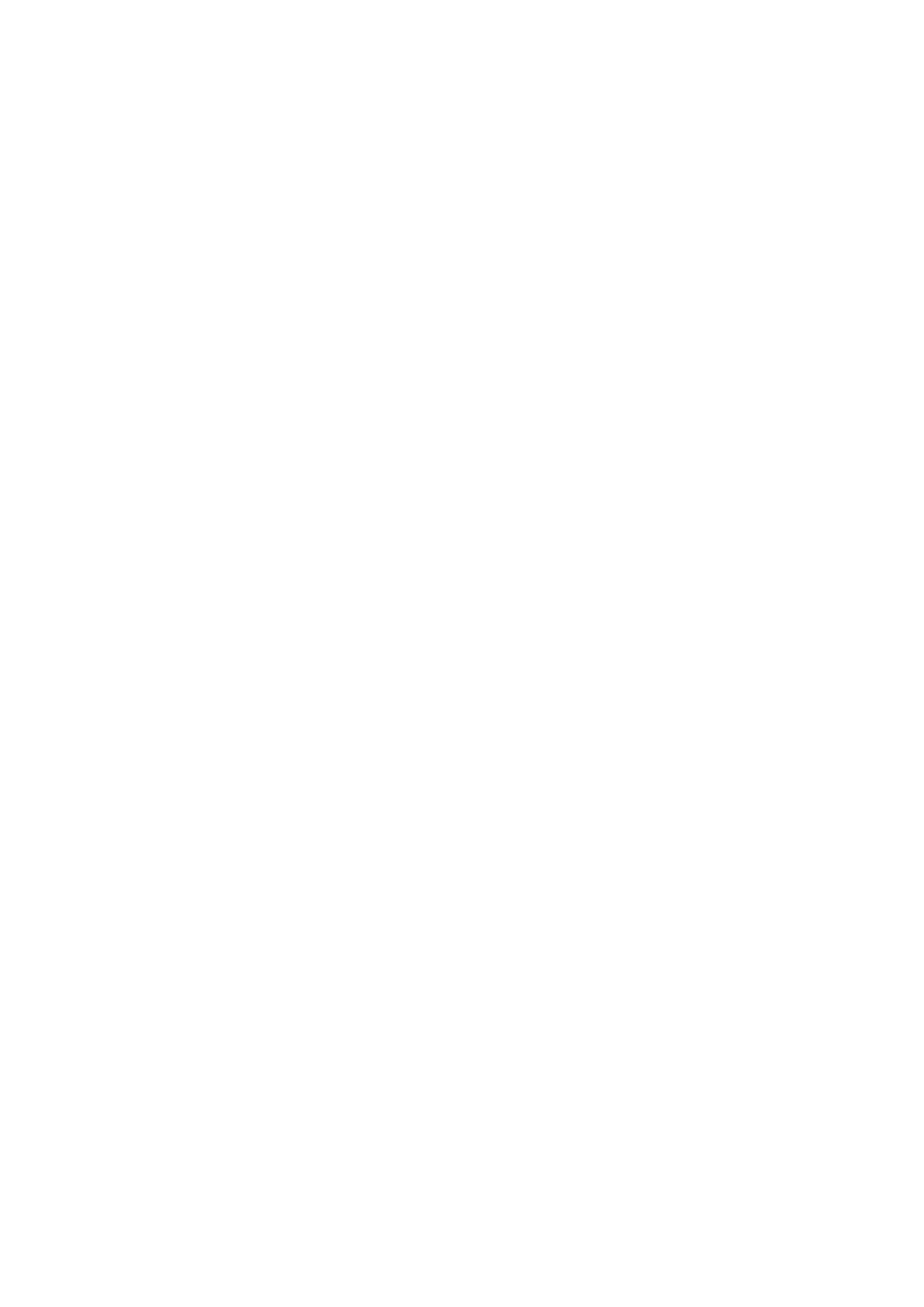# **Low Visibility Take-Off with RVR less than 150 m (200 m Cat D and E aeroplanes) and Category II/III Operations**

|                   | <b>PART 0</b> Selected definitions                                                                       |
|-------------------|----------------------------------------------------------------------------------------------------------|
| PART <sub>1</sub> | Approval for LVTO with RVR less than 150 m (200 m Cat D and E aero-<br>planes) and Cat II/III operations |
| <b>PART 2</b>     | Low visibility operations - General operating rules                                                      |
| <b>PART 3</b>     | Low visibility operations - Aerodrome considerations                                                     |
| <b>PART 4</b>     | Low visibility operations - Operating Procedures                                                         |
| <b>PART 5</b>     | Low visibility operations - Minimum equipment                                                            |
| PART 6            | Low Visibility Operations - Training & Qualifications                                                    |
| PART 7            | Low Visibility take-off with less than 150 m RVR (200 m Cat D and E aero-<br>planes)                     |
| <b>PART 8</b>     | <b>Precision approach - Category II operations</b>                                                       |
| <b>PART 9</b>     | <b>Precision approach - Category III operations</b>                                                      |
|                   | <b>PART 10 Recurrent training and checking- Low Visibility Operations</b>                                |
|                   | <b>PART 11 Recent experience - Low Visibility Operations</b>                                             |
|                   | <b>PART 12 Continuous monitoring - Low visibility operations</b>                                         |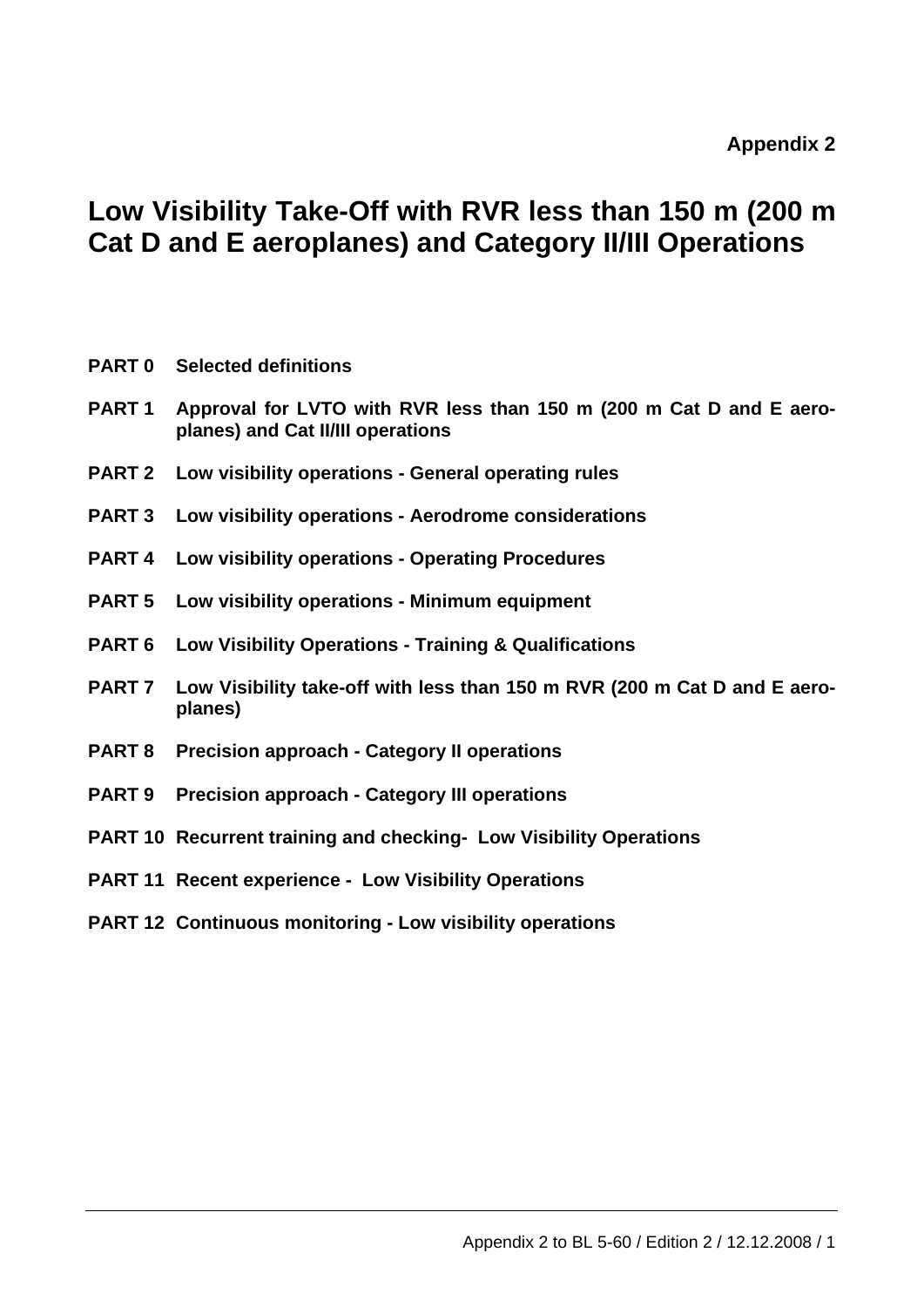# **PART 0 Selected definitions**

*Alert Height.* The alert height is a specified radio height, based on the characteristics of the aeroplane and its failoperational landing system. In operational use, if a failure occurred above the alert height in one of the required redundant operational systems in the aeroplane (including, where appropriate, ground roll guidance and the reversionary mode in a hybrid system), the approach would be discontinued and a go-around executed unless reversion to a higher decision height is possible. If a failure in one of the required redundant operational systems occurred below the alert height, it would be ignored and the approach continued.

*Commander*. The term Commander is used in this document in order to align it with EU-OPS 1 as far as possible. This term is used in EU-OPS 1 to address the one person with the overall responsibility for the safety of a flight. This might otherwise become ambiguous in those cases where an augmented flight crew is used which may consist of more than one person who is qualified in accordance with JAR-FCL, or applicable national regulations, to act as Pilot-in-Command. In most cases the Commander will be synonymous with Pilot-in-Command.

*Low Visibility Procedures (LVP).* Procedures applied at an aerodrome for the purpose of ensuring safe operations during Category II and III approaches and Low Visibility Take-offs.

*Low Visibility Take-Off (LVTO).* A take-off where the Runway Visual Range (RVR) is less than 400 m.

*Flight control system.* A system which includes an automatic landing system and/or a hybrid landing system.

*Fail-Passive flight control system*. A flight control system is fail-passive if, in the event of a failure, there is no significant out-of-trim condition or deviation of flight path or attitude but the landing is not completed automatically. For a fail-passive automatic flight control system the pilot assumes control of the aeroplane after a failure.

*Fail-Operational flight control system*. A flight control system is fail-operational if, in the event of a failure below alert height, the approach, flare and landing can be completed automatically. In the event of a failure, the automatic landing system will operate as a fail-passive system.

*Fail-operational hybrid landing system.* A system which consists of a primary fail-passive automatic landing system and a secondary independent guidance system enabling the pilot to complete a landing manually after failure of the primary system.

*Note: A typical secondary independent guidance system consists of a monitored head-up display providing guidance which normally takes the form of command information but it may, alternatively, be situation (or deviation) information.* 

*Category II (CAT II) operation.* A precision instrument approach and landing with a decision height lower than 60 m (200 ft), but not lower than 30 m (100 ft), and a runway visual range not less than 300 m.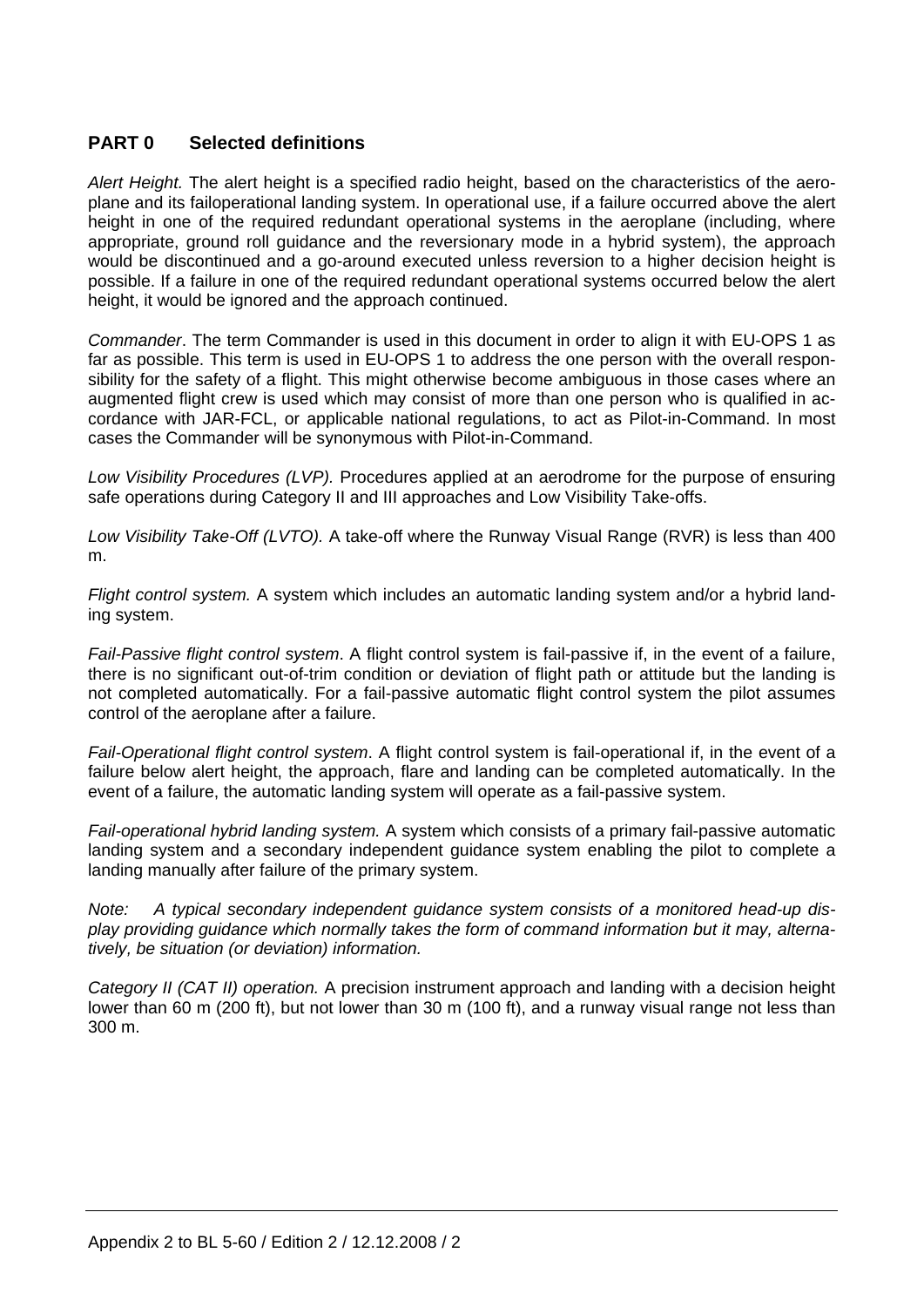*Category IIIA (CAT IIIA) operation.* A precision instrument approach and landing with

a. a decision height lower than 30 m (100 ft) or no decision height, and

b. a runway visual range not less than 200 m.

*Category IIIB (CAT IIIB) operation.* A precision instrument approach and landing with

- a. a decision height lower than 15 m (50 ft) or no decision height, and
- b. a runway visual range less than 200 m but not less than 75 m.

*Note: Where decision height (DH) and runway visual range (RVR) fall into different categories of operation, the instrument approach and landing operation would be conducted in accordance with the requirements of the most demanding category (e.g. an operation with a DH in the range of CAT IIIA but with an RVR in the range of CAT IIIB would be considered a CAT IIIB operation or an operation with a DH in the range of CAT II but with an RVR in the range of CAT I would be considered a CAT II operation).* 

*Decision altitude (DA)* or *decision height (DH).* A specified altitude or height in the precision approach or approach with vertical guidance at which a missed approach must be initiated if the required visual reference to continue the approach has not been established.

*Note 1: Decision altitude (DA) is referenced to mean sea level and decision height (DH) is referenced to the threshold elevation.* 

*Note 2: The required visual reference means that section of the visual aids or of the approach area which should have been in view for sufficient time for the pilot to have made an assessment of the aircraft position and rate of change of position, in relation to the desired flight path. In Category III operations with a decision height the required visual reference is that specified for the particular procedure and operation.* 

*Note 3: For convenience where both expressions are used they may be written in the form "decision altitude/height" and abbreviated "DA/H".* 

*Operator*. A person, organisation or enterprise engaged in or offering to engage in an aircraft operation.

# **PART 1 Approval for LVTO with RVR less than 150 m (200 m Cat D and E aeroplanes) and Cat II/III operations**

- 1.1 LVTO with RVR less than 150 m (200 m Cat D and E aeroplanes) and Cat II/III operations shall only be conducted by an operator nominating a person or persons responsible for flight operations and maintenance. Such operations will require appropriate operational and maintenance procedures to be established. These operations shall be subject to acceptance by the Civil Aviation Administration - Denmark, which may be in the form of a Declaration of Competency.
- 1.2 An operator shall not conduct Category II or III operations unless each aeroplane concerned is certificated for operations with decision heights below 200 ft, or no decision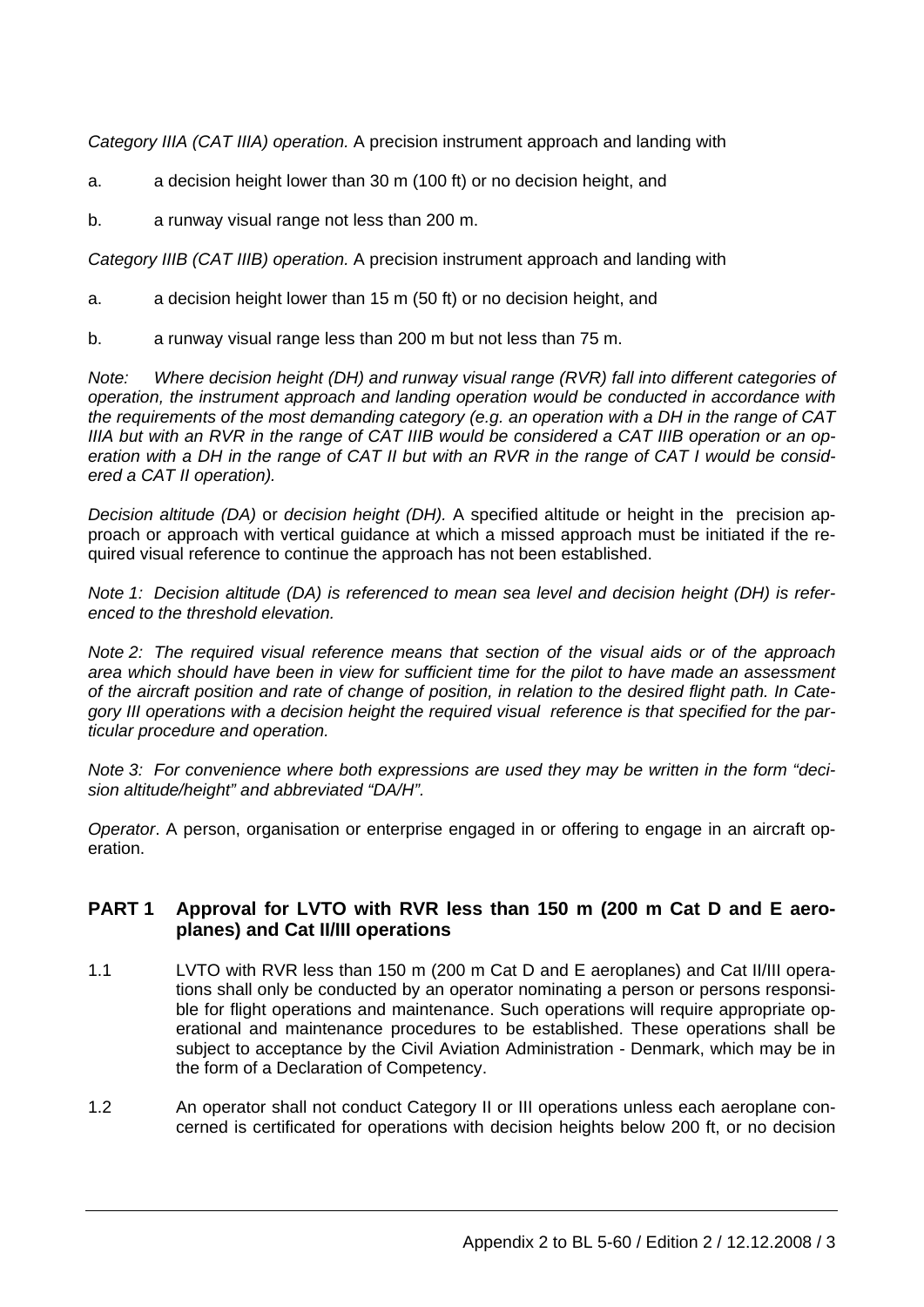height, and equipped in accordance with JAR-AWO or an equivalent standard accepted by the Civil Aviation Administration - Denmark,

# **PART 2 Low visibility operations - General operating rules**

- 2.1 An operator shall not conduct Category II or III operations unless
	- a. each aeroplane concerned is certificated for operations with decision heights below 200 ft, or no decision height, and equipped in accordance with JAR-AWO or an equivalent standard accepted by the Civil Aviation Administration - Denmark,
	- b. a suitable system for recording approach and/or automatic landing success and failure is established and maintained to monitor the overall safety of the operation,
	- c. the operations are approved by the Civil Aviation Administration Denmark,
	- d. the flight crew consists of at least 2 pilots, and
	- e. Decision Height is determined by means of a radio altimeter.
- 2.2 An operator shall not conduct low visibility take-offs in less than 150 m RVR (Category A, B and C aeroplanes) or 200 m RVR (Category D aeroplanes) unless approved by the Civil Aviation Administration - Denmark.

## **PART 3 Low visibility operations - Aerodrome considerations**

- 3.1 A commander shall not use an aerodrome for Category II or III operations unless the aerodrome is approved for such operations by the State in which the aerodrome is located.
- 3.2 A commander shall verify that Low Visibility Procedures (LVP) have been established, when planning a flight to an aerodrome where low visibility operations can be expected.

## **PART 4 Low visibility operations - Operating Procedures**

- 4.1 A pilot must follow procedures and instructions to be used for Low Visibility Take-Off and Category II and III operations. These procedures shall contain the duties of flight crew members during taxing, take-off, approach, flare, landing, roll-out and missed approach as appropriate.
- 4.2 The commander shall satisfy himself that
	- a. the status of the visual and non-visual facilities is sufficient prior to commencing a Low Visibility Take-Off or a Category II or III approach,
	- b. appropriate LVPs are in force according to information received from Air Traffic Services, before commencing a Low Visibility Take-off or a Category II or III approach, and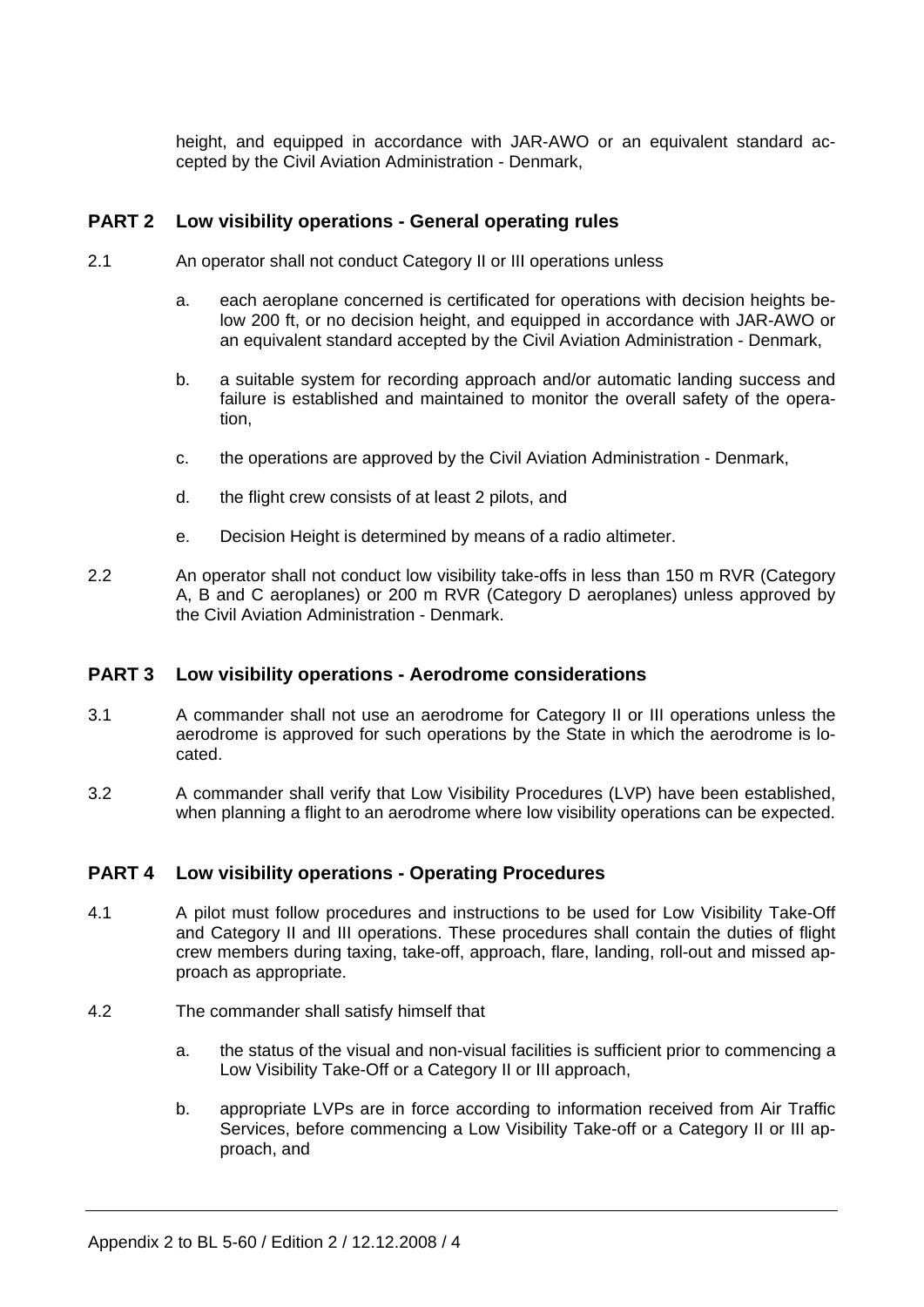- c. the flight crew members are properly qualified prior to commencing a Low Visibility Take-off in an RVR of less than 150 m (200 m Category D and E aeroplanes) or a Category II or III approach.
- 4.3 When determining the RVR requirement for a Category II and III approach the following applies:

 The touch-down zone RVR is always controlling. If reported and relevant, the mid point and stop end RVR are also controlling. The minimum RVR value for the mid-point is 125 m or the RVR required for the touch-down zone if less, and 75 m for the stop-end. For aeroplanes equipped with a roll-out guidance or control system, the minimum RVR value of the mid-point is 75 m.

*Note: "Relevant", in this context, means that part of the runway used during the high speed phase of the landing down to a speed of approximately 60 knots.*

4.4 A commander must ensure that a meteorological visibility to RVR conversion according to paragraph 6.8 of BL 5-60 is not used for calculating take-off minima, or Category II and Category III minima.

# **PART 5 Low visibility operations - Minimum equipment**

- 5.1 The commander shall have an approved list of minimum equipment that has to be serviceable at the commencement of a Low Visibility Take-off or a Category II or III approach.
- 5.2 The commander shall satisfy himself that the status of the aeroplane and of the relevant airborne systems is appropriate for the specific operation to be conducted.
- 5.3 For failed or downgraded ground equipment refer to annex 3.

## **PART 6 Low Visibility Operations - Training & Qualifications**

#### **6.1 General**

- 6.1.1 The operator shall ensure that, prior to conducting Low Visibility Take-off in RVRs below 150 m (below 200 m for Category D and E aeroplanes) or Category II and III operations:
- 6.1.1.1 Each flight crew member
	- a. completes the training and checking requirements described in this Annex including Flight Simulator training in operating to the limiting values of RVR and Decision Height appropriate to the operator's Category II/III approval, and
	- b. is qualified in accordance with this Annex .
- 6.1.1.2 The flight crew qualification is specific to the operation and the aeroplane type.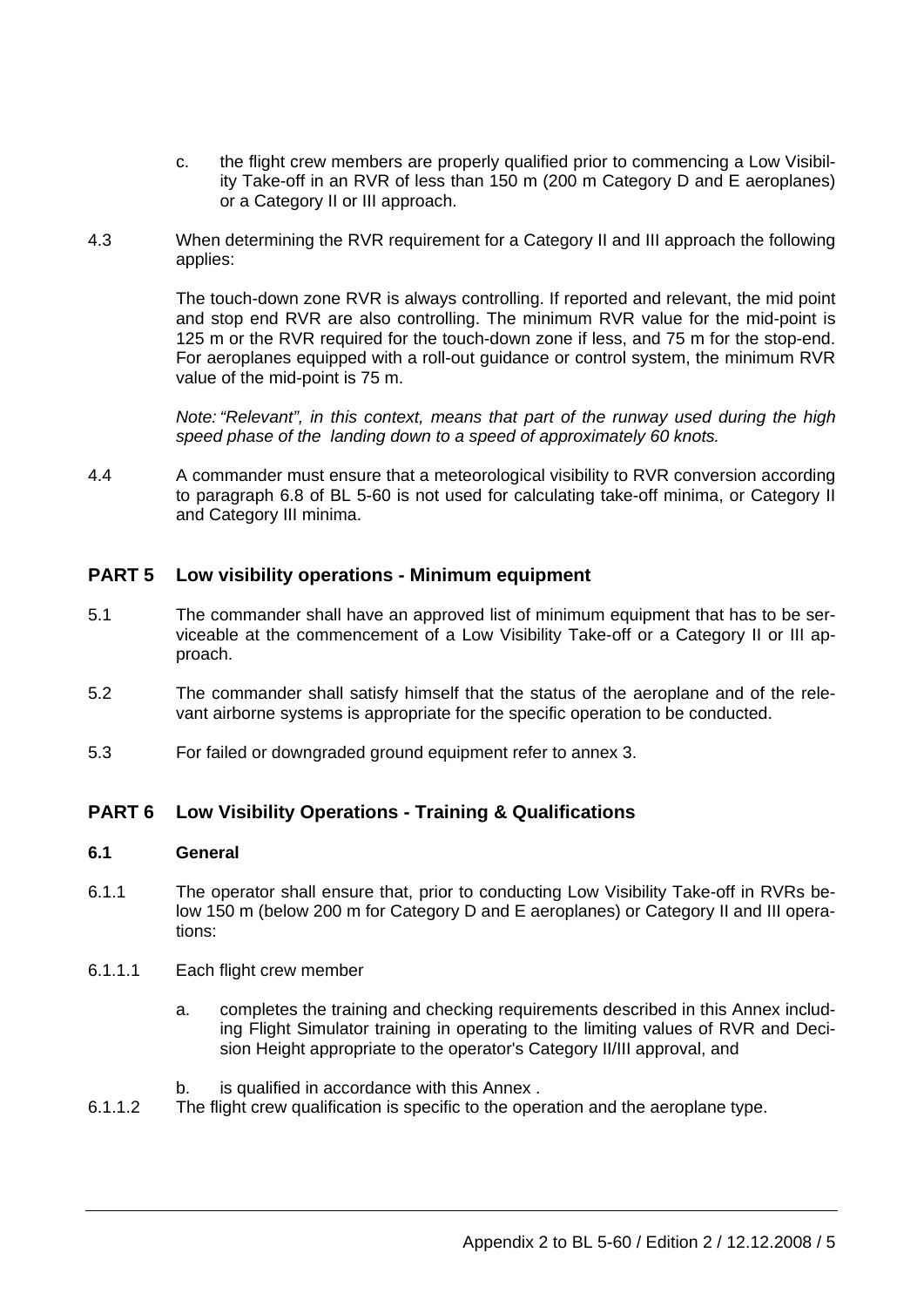## **6.2 Training programmes**

- 6.2.1 Flight crew member training programmes for Low Visibility Operations shall include structured courses of ground, Flight Simulator and/or flight training.
- 6.2.2 Flight crew members with no Category II or Category III experience shall complete the full training programme described in paragraphs 6.3, 6.4, and 6.5.
- 6.2.3 Flight crew members with Category II or Category III experience with another operator may undertake an abbreviated ground training course.
- 6.2.4 Flight crew members with Category II or Category III experience with the operator may undertake an abbreviated ground, Flight Simulator and/or flight training course. The abbreviated course shall include at least the requirements of paragraphs 6.3, 6.5.3 a. or 6.5.3 b. as appropriate and 6.6.2.

## **6.3 Ground Training**

Initial ground training course for Low Visibility Operations shall cover at least

- a. the characteristics and limitations of the ILS and/or MLS,
- b. the characteristics of the visual aids,
- c. the characteristics of fog,
- d. the operational capabilities and limitations of the particular airborne system,
- e. the effects of precipitation, ice accretion, low level wind shear and turbulence,
- f. the effect of specific aeroplane malfunctions,
- g. the use and limitations of RVR assessment systems,
- h. the principles of obstacle clearance requirements,
- i. recognition of and action to be taken in the event of failure of ground equipment,
- j. the procedures and precautions to be followed with regard to surface movement during operations when the RVR is 400 m or less and any additional procedures required for take-off in conditions below 150 m RVR (200 m for Category D and E aeroplanes),
- k. the significance of decision heights based upon radio altimeters and the effect of terrain profile in the approach area on radio altimeter readings and on the automatic approach/landing systems,
- l. the importance and significance of Alert Height if applicable and the action in the event of any failure above and below the Alert Height,
- m. the qualification requirements for pilots to obtain and retain approval to conduct Low Visibility Takeoffs and Category II or III operations, and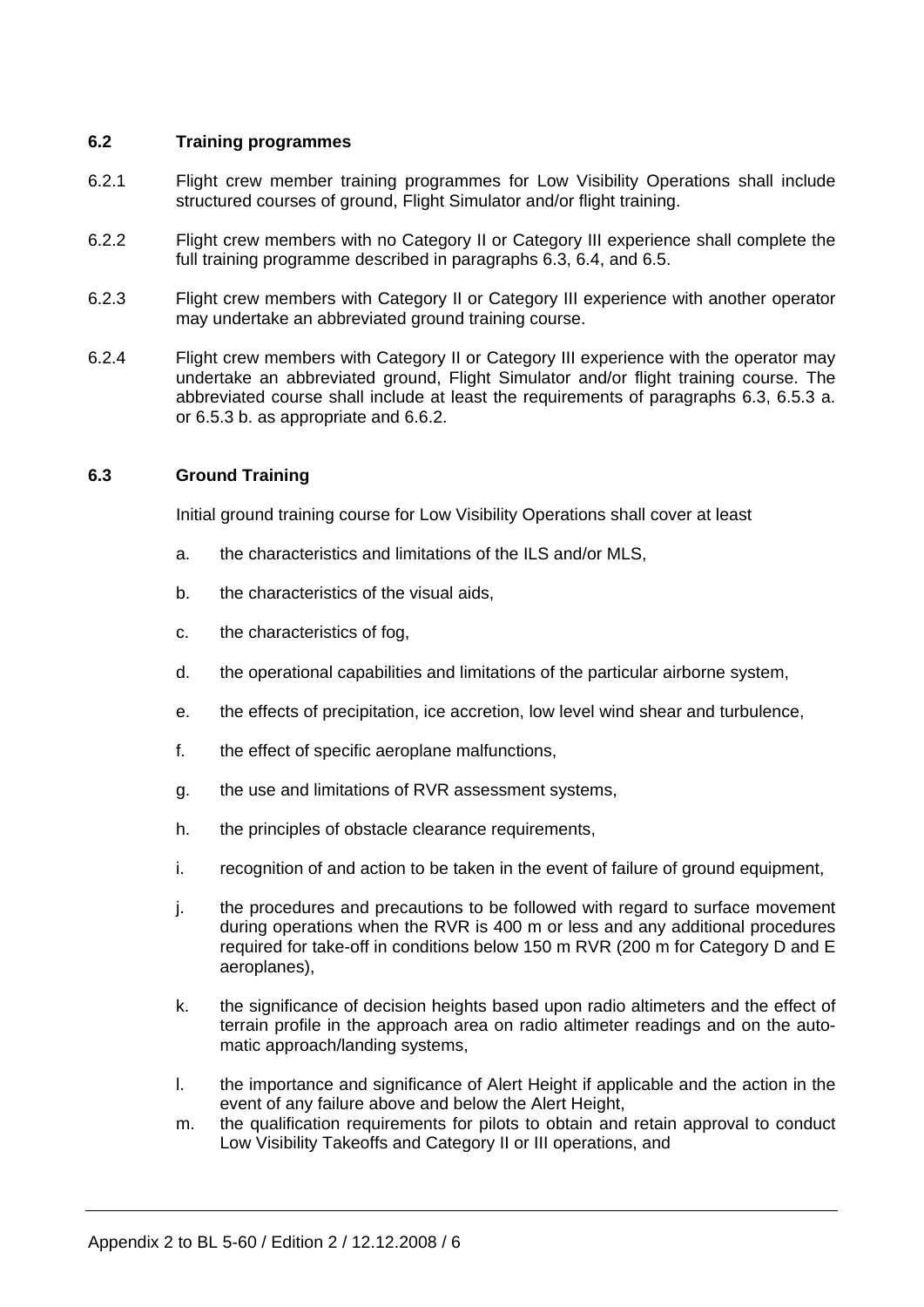n. the importance of correct seating and eye position.

# **6.4 Flight Simulator training and/or flight training**

- 6.4.1 Flight Simulator and/or flight training for Low Visibility Operations shall include
	- a. checks of satisfactory functioning of equipment, both on the ground and in flight,
	- b. effect on minima caused by changes in the status of ground installations,
	- c. monitoring of automatic flight control systems and autoland status annunciators with emphasis on the action to be taken in the event of failures of such systems,
	- d. actions to be taken in the event of failures such as engines, electrical systems, hydraulics or flight control systems,
	- e. the effect of known unserviceabilities and use of minimum equipment lists,
	- f. operating limitations resulting from airworthiness certification,
	- g. guidance on the visual cues required at decision height together with information on maximum deviation allowed from glidepath or localiser, and
	- h. the importance and significance of Alert Height if applicable and the action in the event of any failure above and below the Alert Height.
- 6.4.2 Each flight crew member shall be trained to carry out his duties and instructed on the co-ordination required with other crew members. Maximum use should be made of suitably equipped Flight simulators for this purpose.
- 6.4.3 Training shall be divided into phases covering normal operation with no aeroplane or equipment failures but including all weather conditions which may be encountered and detailed scenarios of aeroplane and equipment failure which could affect Category II or III operations. If the aeroplane system involves the use of hybrid or other special systems (such as head up displays or enhanced vision equipment) then flight crew members shall practise the use of these systems in normal and abnormal modes during the Flight Simulator phase of training.
- 6.4.4 Incapacitation procedures appropriate to Low Visibility Take-offs and Category II and III operations shall be practised.
- 6.4.5 Training for LVP should preferably be conducted in an approved Flight Simulator.
- 6.4.5.1 For aeroplanes with no type specific Flight Simulator, the flight training phase specific to the visual scenarios of Category II operations shall be conducted in a Flight Simulator approved for that purpose by the Civil Aviation Administration - Denmark. Such training shall include a minimum of 4 approaches. The training and procedures that are type specific shall be practised in the aeroplane.
- 6.4.6 Category II and III training shall include at least the following exercises without failures: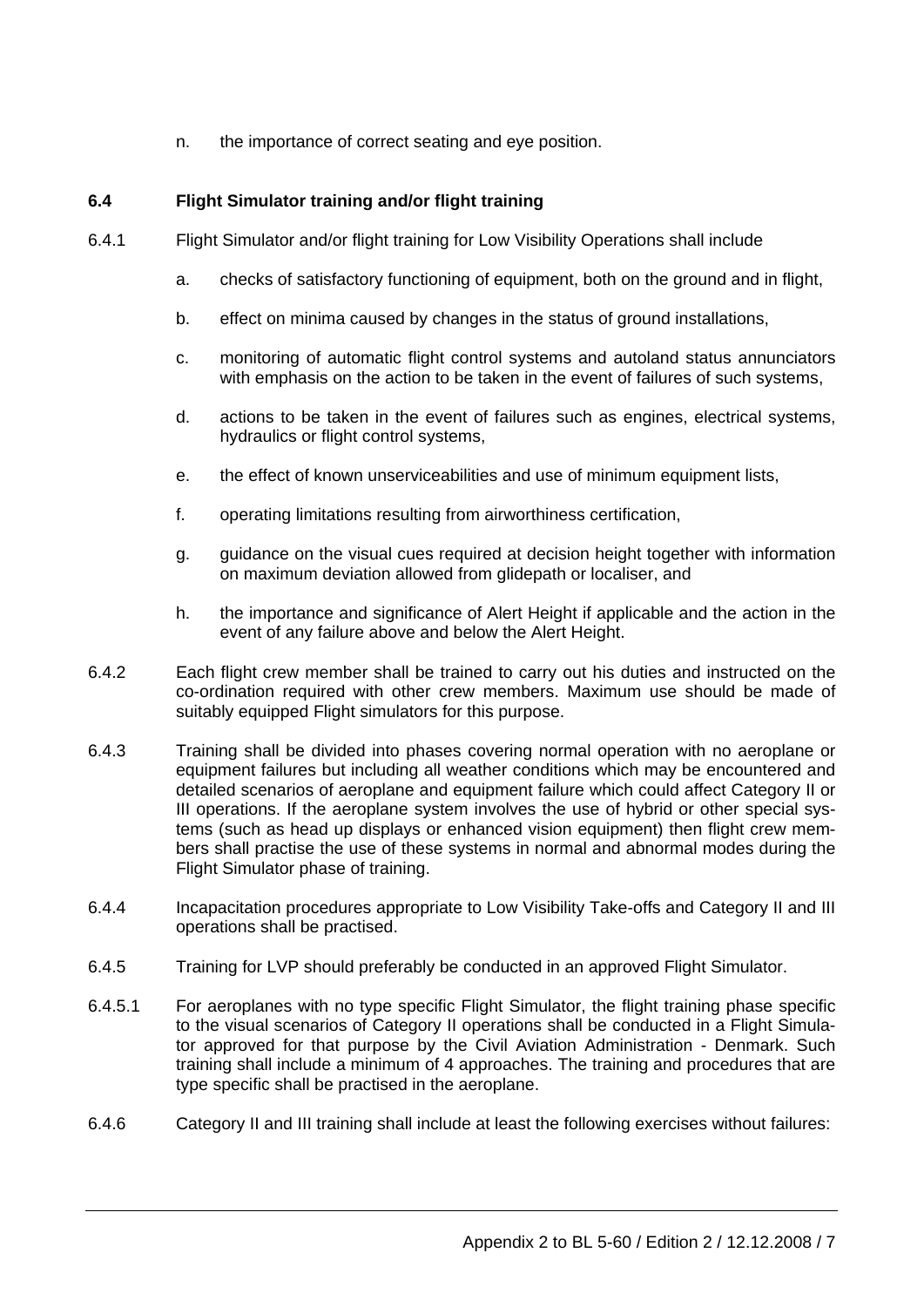- a. Approach using the appropriate flight guidance, autopilots and control systems installed in the aeroplane, to the appropriate decision height and to include transition to visual flight and landing,
- b. approach with all engines operating using the appropriate flight guidance systems, autopilots and control systems installed in the aeroplane down to the appropriate decision height followed by missed approach, all without external visual reference,
- c. where appropriate, approaches utilising automatic flight systems to provide automatic flare, landing and roll-out, and
- d. normal operation of the applicable system both with and without acquisition of visual cues at decision height.
- 6.4.7 Subsequent phases of training shall include at least the following failure conditions:
	- a. Approaches with engine failure at various stages on the approach,
	- b. approaches with critical equipment failures (e.g. electrical systems, autoflight systems, ground and/or airborne ILS/MLS systems and status monitors),
	- c. approaches where failures of autoflight equipment at low level require either,
		- i. reversion to manual flight to control flare, landing and roll out or missed approach, or
		- ii. reversion to manual flight or a downgraded automatic mode to control missed approaches from, at or below decision height including those which may result in a touchdown on the runway,
	- d. failures of the systems which will result in excessive localiser and/or glideslope deviation, both above and below decision height, in the minimum visual conditions authorised for the operation. In addition, a continuation to a manual landing shall be practised if a head-up display forms a downgraded mode of the automatic system or the head-up display forms the only flare mode, and
	- e. failures and procedures specific to aeroplane type or variant.
	- 6.4.8 The training programme shall provide practice in handling faults which require a reversion to higher minima.
	- 6.4.9 The training programme shall include the handling of the aeroplane when, during a fail passive Category III approach, the fault causes the autopilot to disconnect at or below decision height when the last reported RVR is 300 m or less.
	- 6.4.10 Where take-offs are conducted in RVRs of less than 400 m and below, training shall be established to cover systems failures and engine failure resulting in continued as well as rejected take-offs.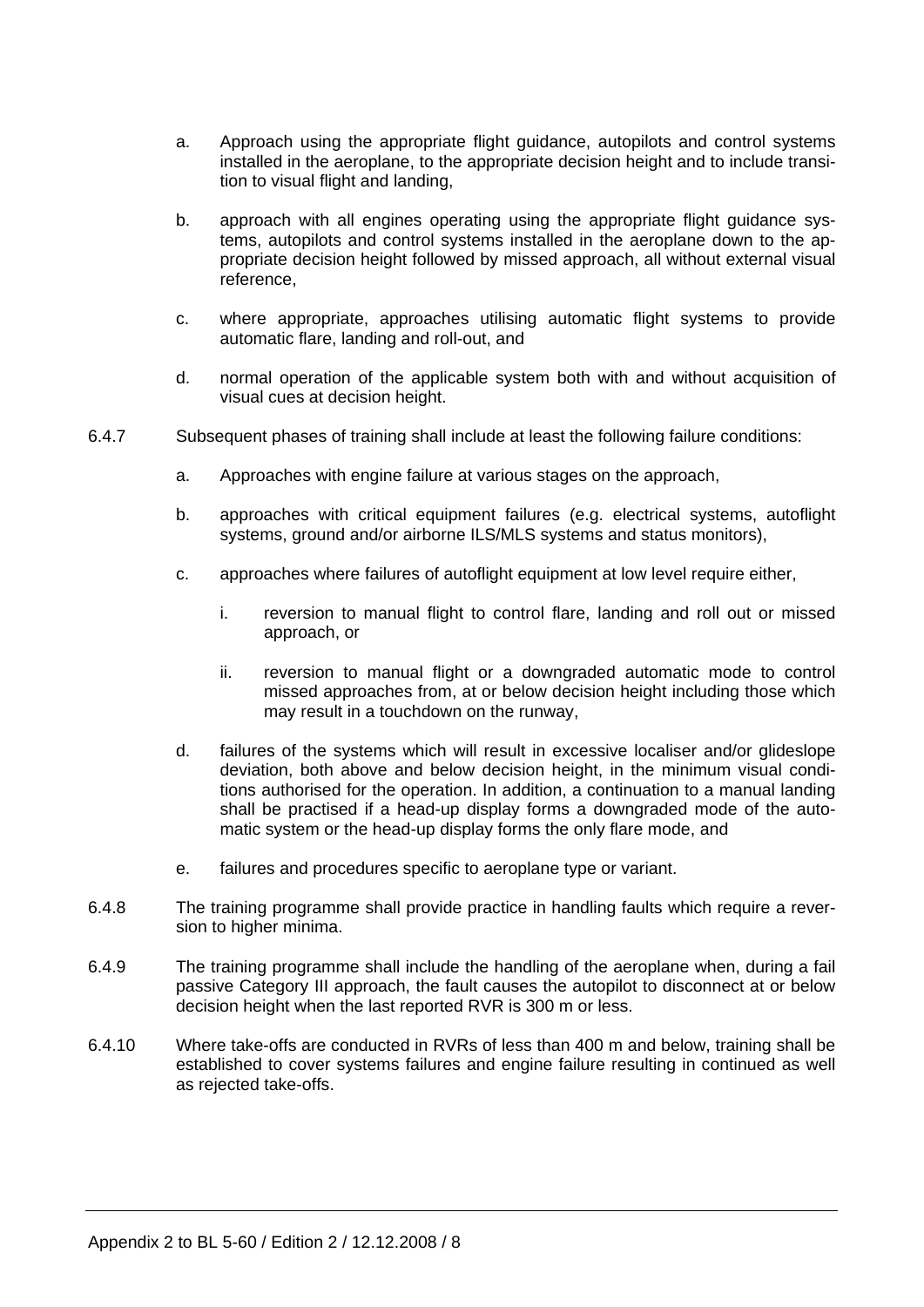# **6.5 Low visibility Conversion Training**

- 6.5.1 To conduct Low Visibility Take-off and Category II and III Operations, each flight crew member shall complete the following Low Visibility Procedures training if converting to a new type or variant of aeroplane in which Low Visibility Take-off and Category II or III Operations will be conducted. A flight crew member with previous experience may undertake an abbreviated course as described in paragraphs 6.2.3 and 6.2.4 above:
- 6.5.2 Ground Training shall include the appropriate requirements described in paragraph 6.3 above, taking into account the flight crew member's Category II and Category III training and experience.
- 6.5.3 Flight Simulator Training and/or Flight training shall be performed as follows:
	- a. A minimum of 8 approaches and/or landings in a Flight Simulator approved for the purpose.
	- b. Where no type-specific Flight Simulator is available, a minimum of 3 approaches including at least 1 go-around in the aeroplane.
	- c. Appropriate additional training if any special equipment is required such as headup displays or enhanced vision equipment is to be used.

#### **6.6 Flight Crew Qualification**

- 6.6.1 The flight crew qualification requirements are specific to the operator and the type of aeroplane operated.
- 6.6.2 The operator shall ensure that each flight crew member completes a check before conducting Category II or III operations.
- 6.6.3 The check described in paragraph 6.6.2 above may be replaced by successful completion of the Flight Simulator and/or flight training described in paragraph 6.5.3 above.

#### **6.7 Line Flying under Supervision**

 An operator must ensure that each flight crew member undergoes the following line flying under supervision:

- a. For Category II when a manual landing is required, a minimum of 3 landings from autopilot disconnect.
- b. For Category III, a minimum of 3 autolands except that only 1 autoland is required when the training required in subparagraph 6.5.3 above has been carried out in a Flight Simulator usable for zero flight time conversion.

#### **6.8 Type and command experience**

6.8.1 The following additional requirements are applicable to commanders who are new to the aeroplane type: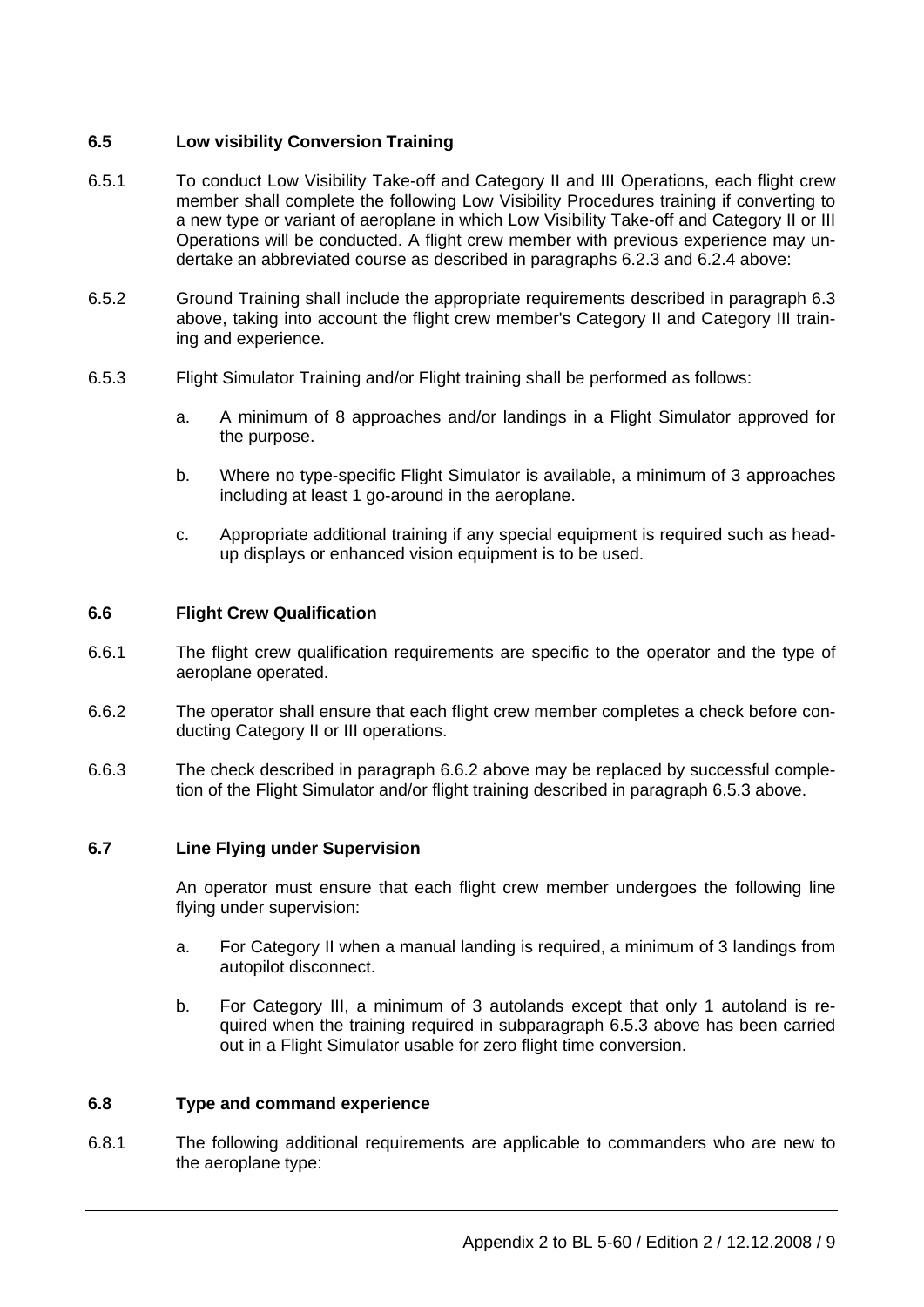- a. Before performing any Category II or Category III operation he shall have accumulated 50 hours or 20 sectors as commander, including line flying under supervision, on the type, and
- b. 100 m shall be added to the applicable Category II or Category III RVR minima until the commander has accumulated 100 hours or 40 sectors as commander on the type, including line flying under supervision. This does not apply if the commander previously has been adequately qualified for Category II or III operations.
- 6.8.2 The Civil Aviation Administration Denmark may authorise a reduction in the above command experience requirements for flight crew members who have Category II or Category III command experience.

# **PART 7 Low Visibility Take-Off with RVR less than 150 m (200 m Cat D and E aeroplanes)**

- 7.1 An operator must ensure that prior to authorisation to conduct take-offs in RVRs below 150 m (below 200 m for Category D and E aeroplanes) the following training is carried out:
	- a. Normal take-off in minimum authorised RVR conditions,
	- b. take-off in minimum authorised RVR conditions with an engine failure between V1 and V2, or as soon as safety considerations permit, and
	- c. take-off in minimum authorised RVR conditions with an engine failure before V1 resulting in a rejected take-off.
- 7.1.1 The training required by paragraph 7.1 above shall be carried out in an approved Flight Simulator. This training shall include the use of any special procedures and equipment.

 Where no approved Flight Simulator exists, the Civil Aviation Administration - Denmark may approve such training in an aeroplane without the requirement for minimum RVR conditions.

7.1.2 A commander shall complete a check before conducting low visibility take-offs in RVRs of less than 150 m (less than 200 m for Category D and E aeroplanes).

> The check may only be replaced by successful completion of the Flight Simulator and/or flight training prescribed in paragraph 7.1 on conversion to an aeroplane type.

7.2 A commander shall not commence a take-off if the RVR/Visibility is less than the values given in Table 1 below, unless approved according to paragraph 7.4.

#### **Table 1**

| Minimum RVR/Visibility for take-off |                                                            |  |  |  |  |
|-------------------------------------|------------------------------------------------------------|--|--|--|--|
| <b>RVR/Visibility</b> (Notes 1 & 4) | <b>Facilities</b>                                          |  |  |  |  |
| 125/150 (Notes 2, 3, 5 & 6)         | Runway edge and centerline lighting with a maximum spacing |  |  |  |  |
|                                     | of 15 m and multiple RVR information.                      |  |  |  |  |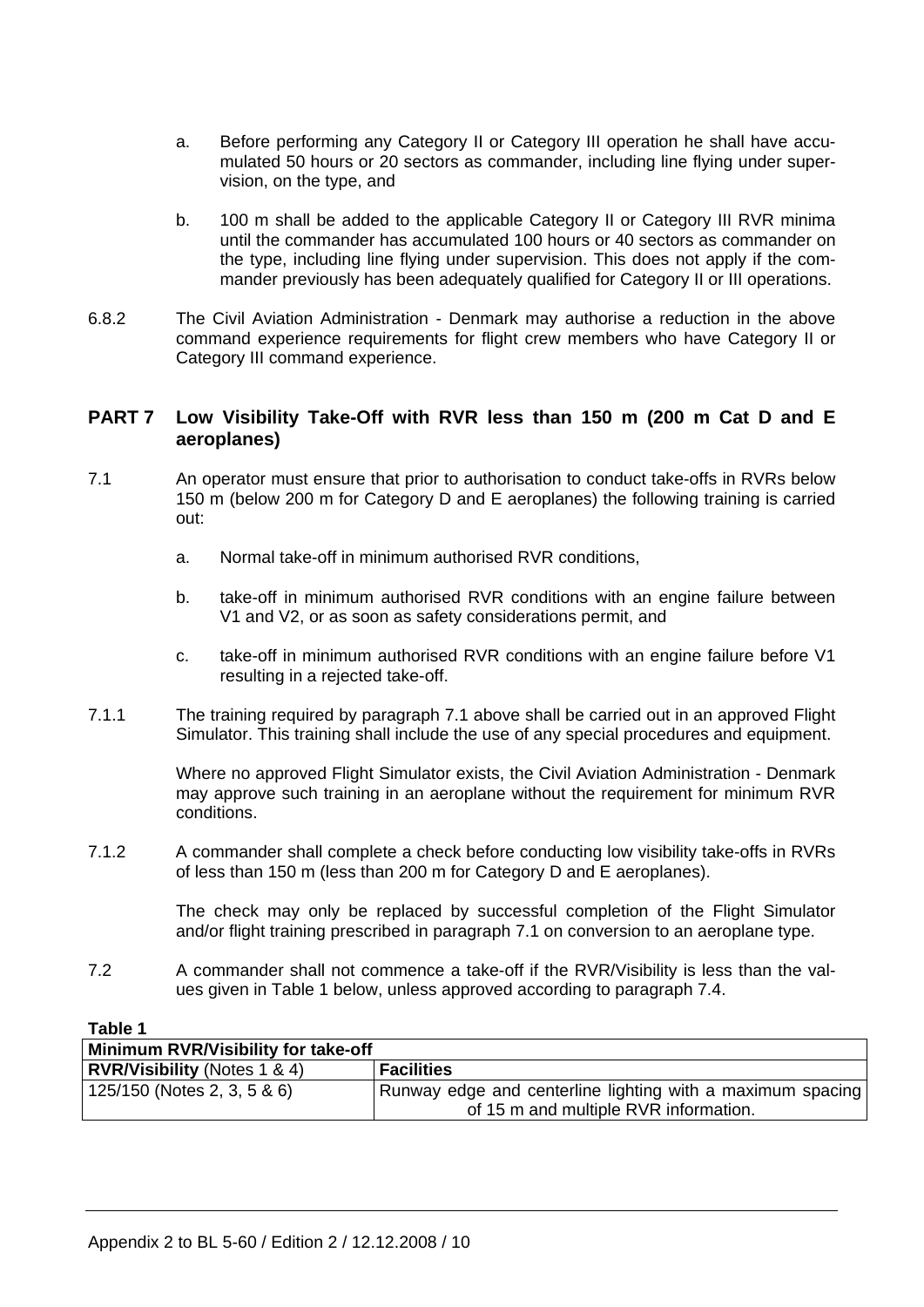- *Note 1: The reported RVR/Visibility value representative of the initial part of the take-off run can be replaced by pilot assessment.*
- *Note 2: The higher values apply to Category D and E aeroplanes.*
- *Note 3: The required RVR value shall be achieved for all of the relevant RVR reporting points with the exception given in Note 1 above.*
- *Note 4: For any multi-engine aeroplane whose performance is not sufficient to clear all obstacles in the event of a critical power unit failure, there may be a need to see and avoid obstacles in the take-off area in order to re-land immediately or to manoeuvre past the obstacles by visual reference. In such a case the visibility shall be increased in relation to the performance available and obstacle situation. Consideration shall also be given to increasing the RVR and/or determining a ceiling in order to comply with the obstacle clearance criteria or to achieve a safe forced landing.*
- *Note 5: A 90 m visual segment shall be available from the cockpit at the start of the take-off run (see paragraph 7.3 below).*
- *Note 6 Flight crew members shall have satisfactorily completed training in a Flight Simulator approved for this procedure.*

#### **7.3 Visual segment** (See Table 1, note 5)

 The visual segment, of a minimum of 90 m, should be understood in accordance with the figure below.



(Not to scale)

## **7.4 Exemptions to Table 1 above**

 Subject to the acceptance by the Civil Aviation Administration - Denmark, the take-off minima may be reduced to an RVR less than 125 m (150 m Category D and E aeroplanes) but not lower than 75 m if an aeroplane with an approved lateral guidance system is used and runway protection and facilities equivalent to Category III landing operations are available.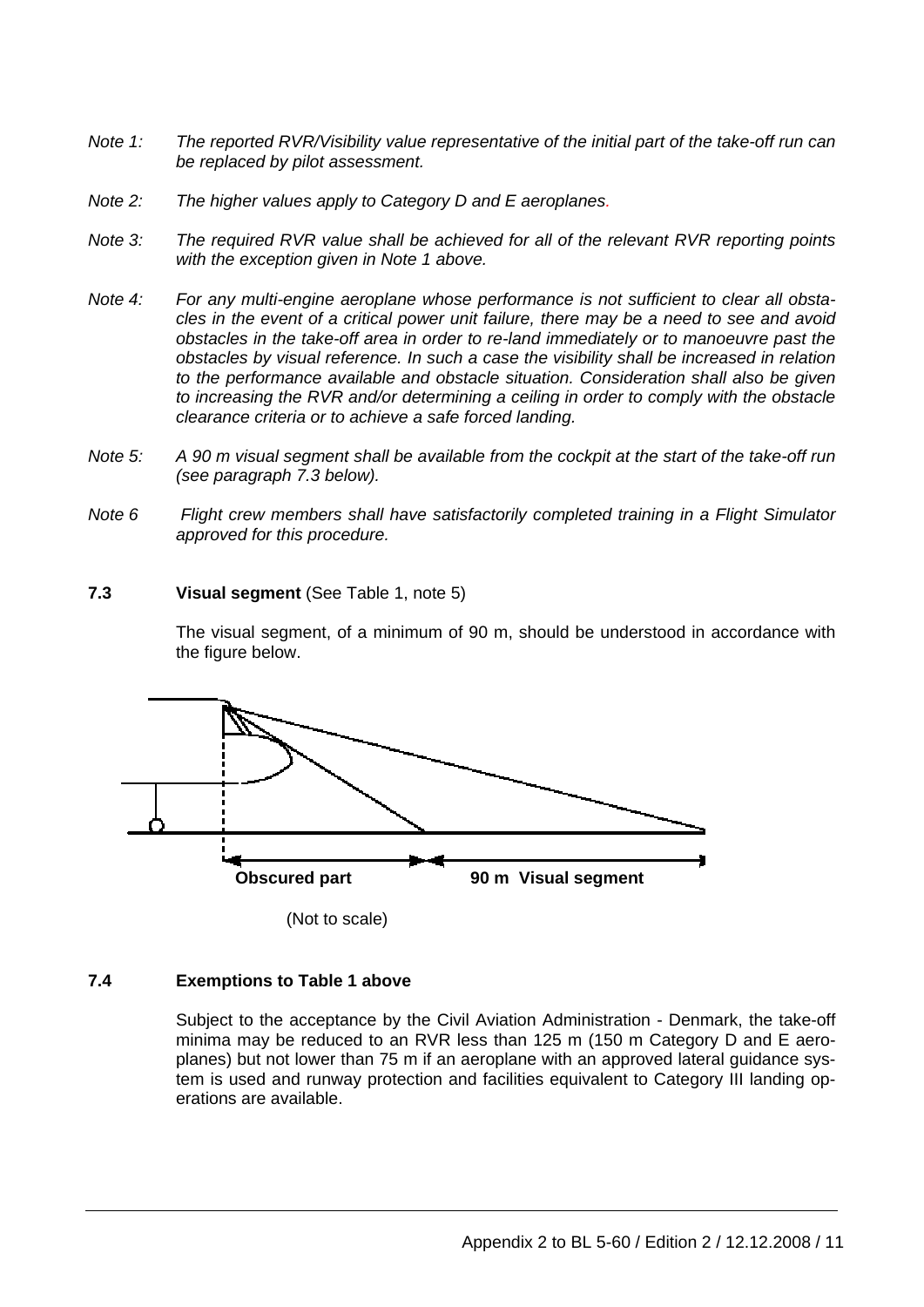# **PART 8 Precision approach - Category II operations**

## **8.1 General**

 A Category II operation is a precision instrument approach and landing using ILS or MLS with

- a. a decision height below 200 ft but not lower than 100 ft, and
- b. a runway visual range of not less than 300 m.

## **8.2 Decision Height**

 An operator shall ensure that the decision height for a Category II operation is not lower than

- a. the minimum decision height specified in the AFM, if stated,
- b. the minimum height to which the precision approach aid can be used without the required visual reference,
- c. the OCH for the category of aeroplane,
- d. the decision height to which the flight crew is authorised to operate, or
- e. 100 ft.

#### **8.3 Visual reference**

 The approach shall not be continued below the Category II decision height determined in accordance with paragraph 8.2 above unless visual reference containing a segment of at least 3 consecutive lights being the centreline of the approach lights, or touchdown zone lights, or runway centreline lights, or runway edge lights, or a combination of these is attained and can be maintained. This visual reference shall include a lateral element of the ground pattern, i.e. an approach lighting crossbar or the landing threshold or a barrette of the touchdown zone lighting.

#### **8.4 Required RVR**

The lowest minima to be used for Category II operations are: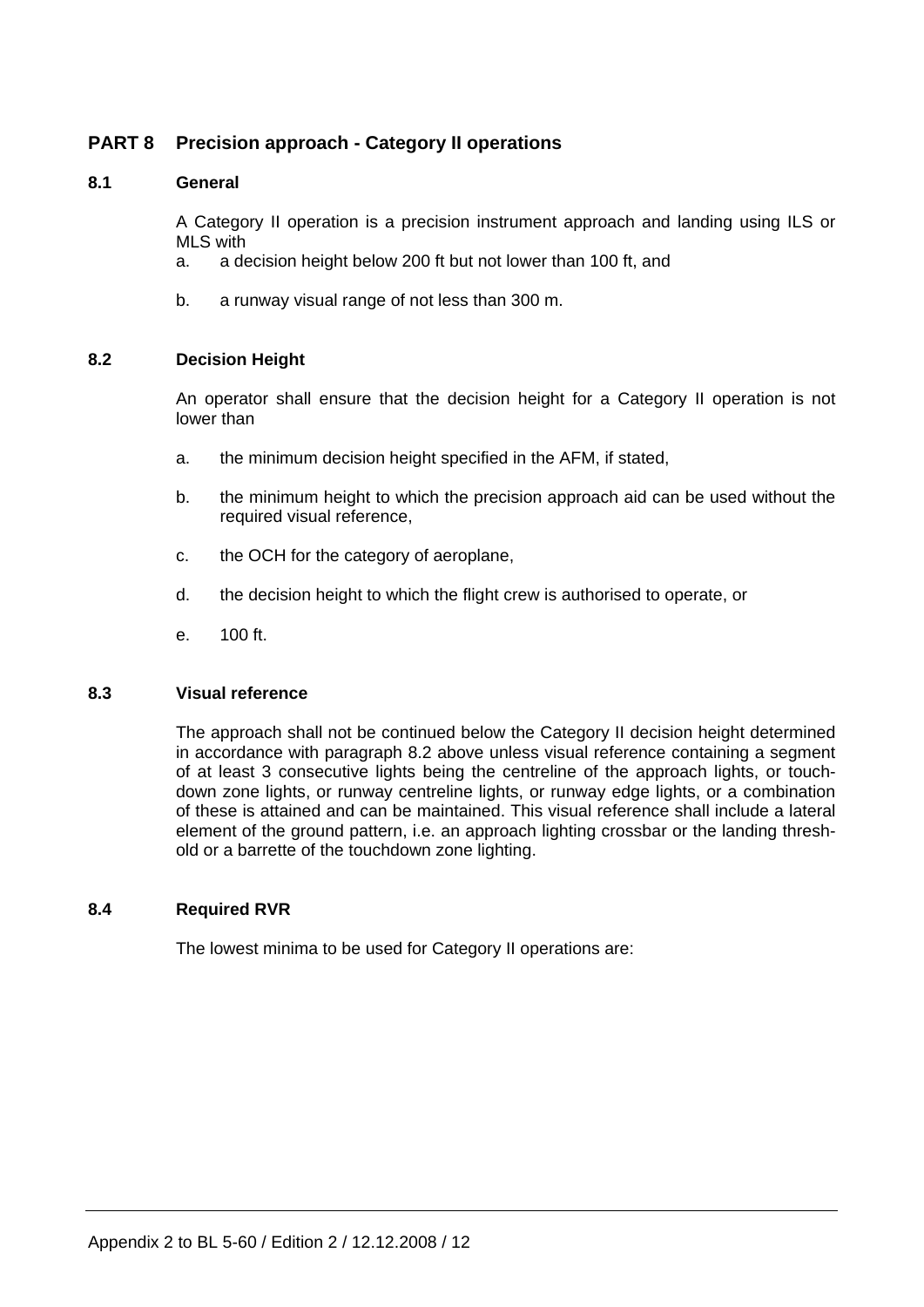| <b>Category II minima</b> | Auto-coupled to below DH (See Note 1) |                           |
|---------------------------|---------------------------------------|---------------------------|
| <b>Decision</b>           | Minimum RVR (m)                       |                           |
| Height (ft)               | Aeroplane Category<br>A, B & C        | <b>Aeroplane Category</b> |
| $100 - 120$               | 300                                   | 300 (Note 2)/350          |
| $121 - 140$               | 400                                   | 400                       |
| 141 and above             | 450                                   | 450                       |

*Note 1: The reference to "auto-coupled to below DH" in this table means continued use of the automatic flight control system down to a height which is not greater than 80% of the applicable DH. Thus airworthiness requirements may, through minimum engagement height for the automatic flight control system, affect the DH to be applied.* 

 *Note 2: 300 m may be used for a Category D aeroplane conducting an autoland.* 

# **PART 9 Precision approach - Category III operations**

#### **9.1 General**

Category III operations are subdivided as follows:

- a. Category III A operations. A precision instrument approach and landing using ILS or MLS with
	- i. a decision height lower than 100 ft, and
	- ii. a runway visual range not less than 200 m.
- b. Category III B operations. A precision instrument approach and landing using ILS or MLS with
	- i. a decision height lower than 50 ft, or no decision height, and
	- ii. a runway visual range lower than 200 m but not less than 75 m.

#### **9.2 Decision Height**

 For operations in which a decision height is used, an operator shall ensure that the decision height is not lower than

- a. the minimum decision height specified in the AFM, if stated,
- b. the minimum height to which the precision approach aid can be used without the required visual reference, or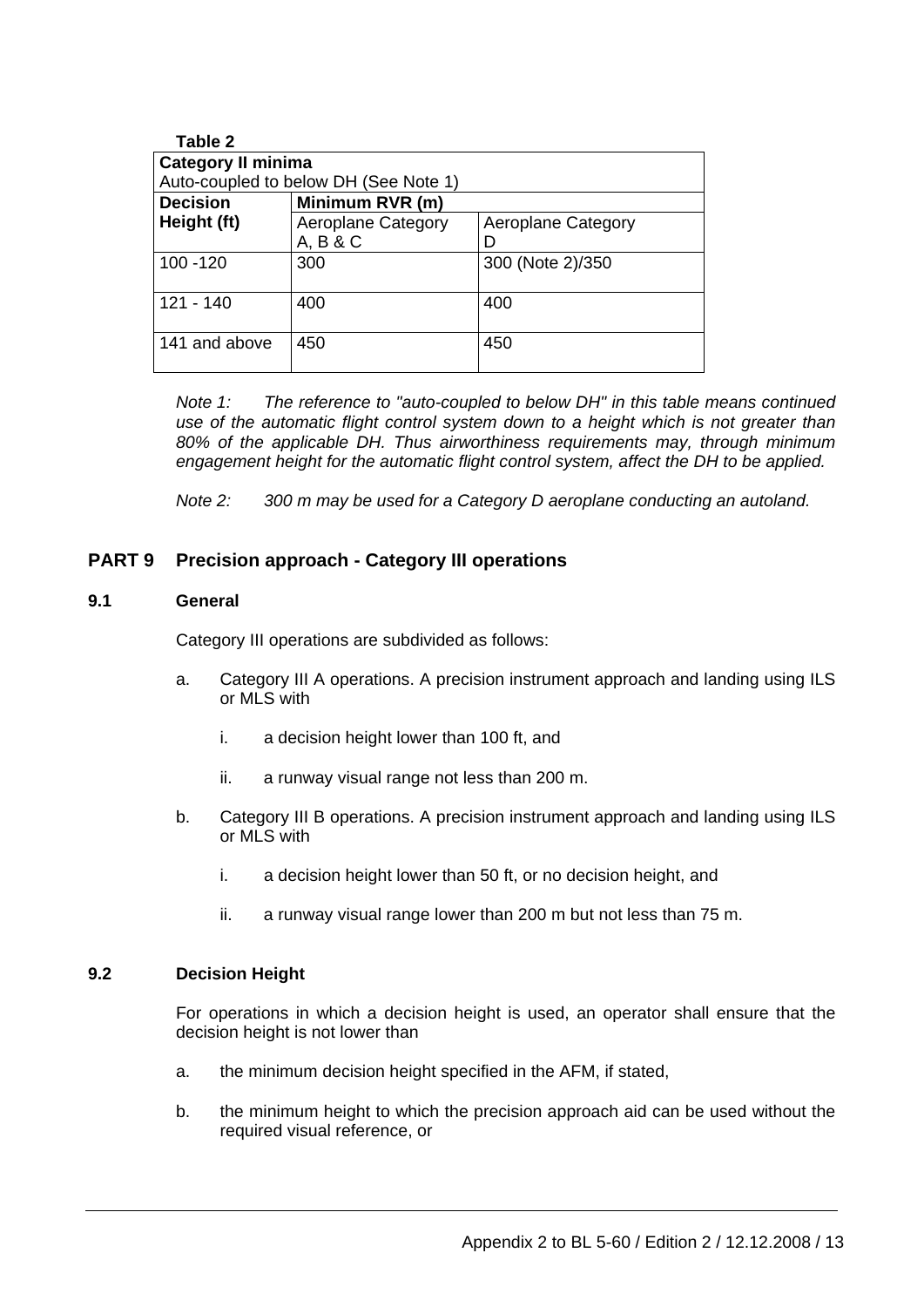c. the decision height to which the flight crew is authorised to operate.

# **9.3 No Decision Height Operations**

Operations with no decision height shall only be conducted if

- a. the operation with no decision height is authorised in the AFM,
- b. the approach aid and the aerodrome facilities can support operations with no decision height, and
- c. an approval for CAT III operations with no decision height has been delivered.

*Note: In the case of a CAT III runway it may be assumed that operations with no decision height can be supported unless specifically restricted as published in the AIP or NOTAM.* 

## **9.4 Visual reference**

- 9.4.1 For Category IIIA operations, an approach shall not be continued below the decision height determined in accordance with paragraph 9.2 above unless a visual reference containing a segment of at least 3 consecutive lights being the centreline of the approach lights, or touchdown zone lights, or runway centreline lights, or runway edge lights, or a combination of these is attained and can be maintained.
- 9.4.2 For Category IIIB operations with a decision height an approach shall not be continued below the Decision Height, determined in accordance with paragraph 9.2 above, unless a visual reference containing at least one centreline light is attained and can be maintained.
- 9.4.3 For Category III operations with no decision height there is no requirement for visual contact with the runway prior to touchdown.

## **9.5 Required RVR**

The lowest minima to be used for Category III operations are:

| rapie s                    |                                                  |                                                             |                          |  |  |  |
|----------------------------|--------------------------------------------------|-------------------------------------------------------------|--------------------------|--|--|--|
| <b>Category III minima</b> |                                                  |                                                             |                          |  |  |  |
| Approach<br>Category       | <b>Minimum</b><br><b>Decision Height</b><br>(ft) | <b>Roll-out</b><br><b>Control/Guidance</b><br><b>System</b> | <b>Minimum</b><br>RVR(m) |  |  |  |
| <b>IIIA</b>                | Less than 100ft.                                 | Not required                                                | 200 m (note)             |  |  |  |
| <b>IIIB</b>                | Less than 50ft.                                  | Fail-passive                                                | 125 m                    |  |  |  |
| <b>IIIB</b>                | Less than 50ft. or<br>No Decision Height         | Fail-operational                                            | 75 m                     |  |  |  |

 **Table 3** 

*Note: For operations to actual RVR values less than 300 m, a go-around is assumed in the event of an autopilot failure at or below DH.*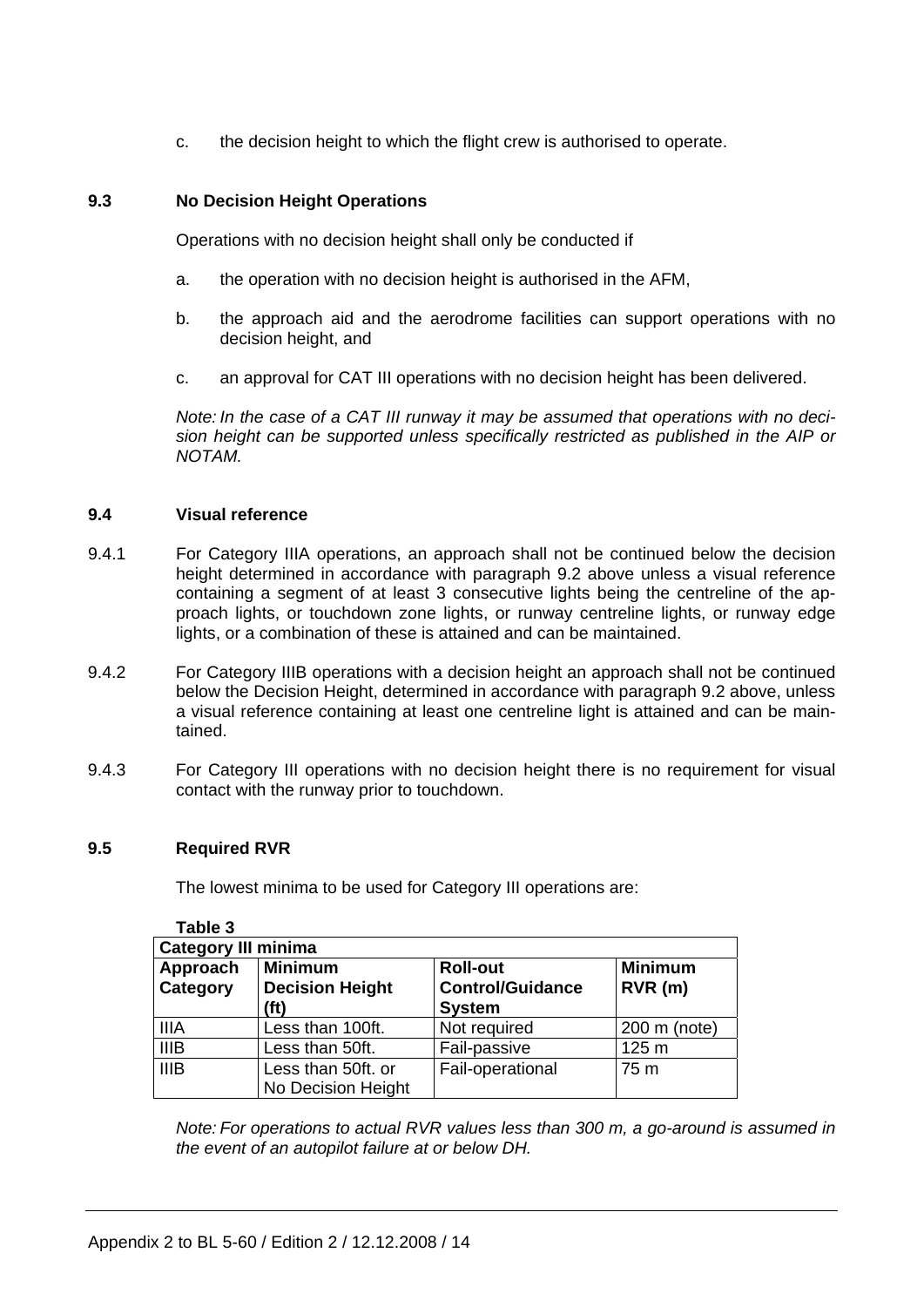# **PART 10 Recurrent Training and Checking - Low Visibility Operations**

An operator must ensure that

- a. in conjunction with the normal proficiency checks according to JAR-FCL, a pilot's knowledge and ability to perform the tasks associated with the particular category of operation for which he is authorised is checked,
- b. the required number of approaches to be conducted during such recurrent training shall be a minimum of two, one of which shall be a missed approach, and at least two low visibility take-off´s to the lowest applicable minima shall be performed,
- c. the period of validity for this check shall be 12 months including the remainder of the month of issue, and
- d. for Category III operations an operator shall use a Flight Simulator approved for Category III training.

# **PART 11 Recent experience - Low Visibility Operations**

An operator shall ensure that

- a. a commander does not execute a category II approach unless he has carried out at least three actual or simulated category II approaches as pilot flying, in an aeroplane of the same type/class or in a flight simulator approved for that purpose, in the preceding 6 calendar months,
- b. a commander does not execute a category III approach unless he has carried out at least three category III approaches - one of which may be substituted by an approach and landing in the aeroplane of the same type/class, using approved Category III procedures - as pilot flying, in the preceding 6 calendar months,
- c. for Category III operations an operator shall use a Flight Simulator approved for Category III training,

 *Note: Recency for LVTO with RVR less than 150 m (200 m for category D and E aeroplanes) is maintained by the recurrent training and checking as prescribed in Part 10.* 

 d. for Category III operations on aeroplanes with a fail passive flight control system, a missed approach is completed at least once over the period of two consecutive proficiency checks as the result of an autopilot failure at or below decision height when the last reported RVR was 300 m or less.

# **PART 12 Continuous monitoring - Low visibility operations**

12.1 After obtaining the initial authorisation, the operations shall be continuously monitored to detect any undesirable trends before they become hazardous. Flight crew reports may be used to achieve this.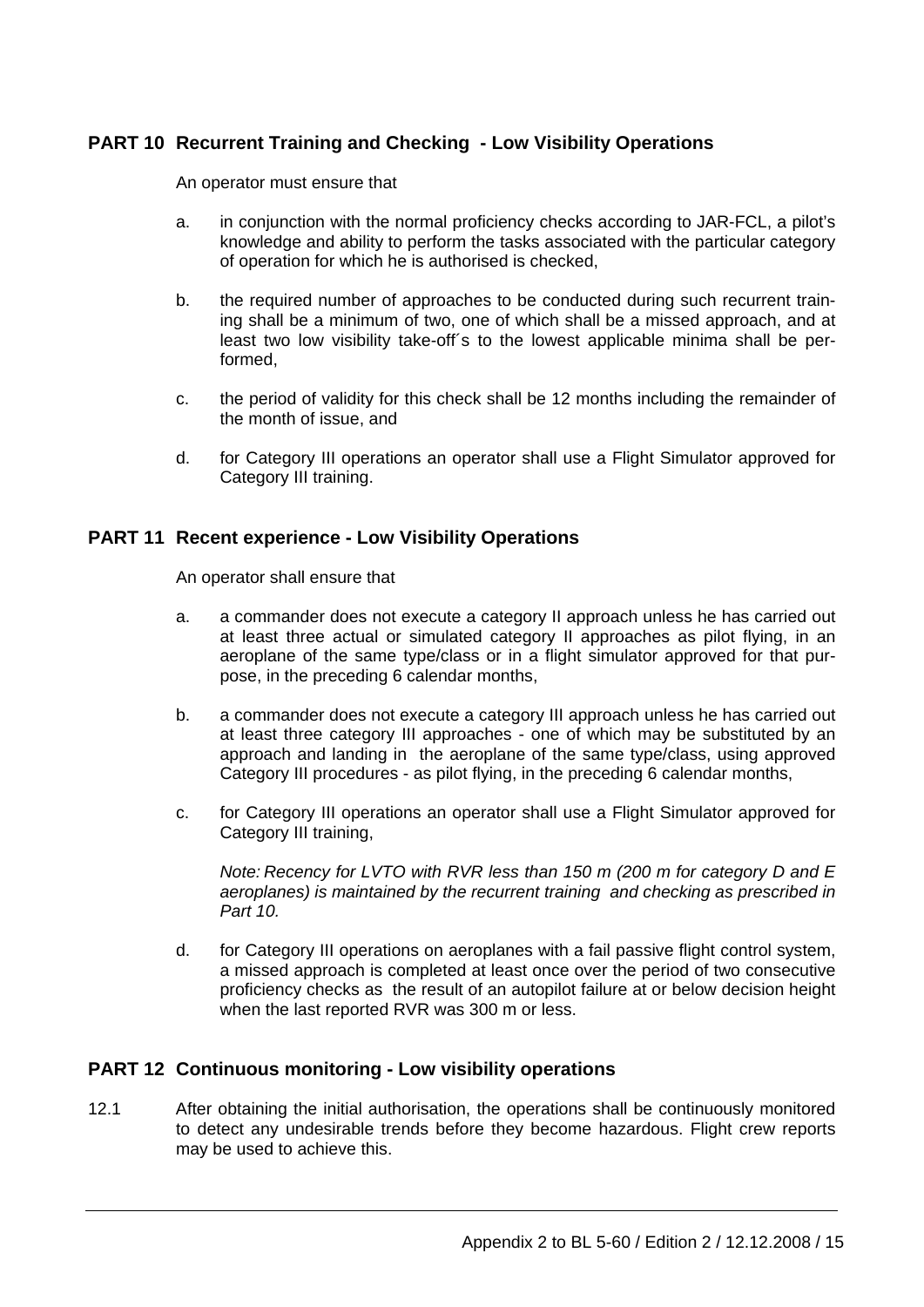- 12.1.1 An operator shall ensure that any unsatisfactory approaches and/or automatic landings are reported and retained for a period of 12 months, by aerodrome and aeroplane registration, in the following categories:
	- a. Airborne equipment faults,
	- b. ground facility difficulties,
	- c. missed approaches because of ATC instructions, or
	- d. other reasons.

## **12.2 Maintenance of Category II, Category III and LVTO equipment**

 Maintenance instructions for the on-board guidance systems shall be established by the operator, in liaison with the manufacturer, and included in the operator's aeroplane maintenance programme.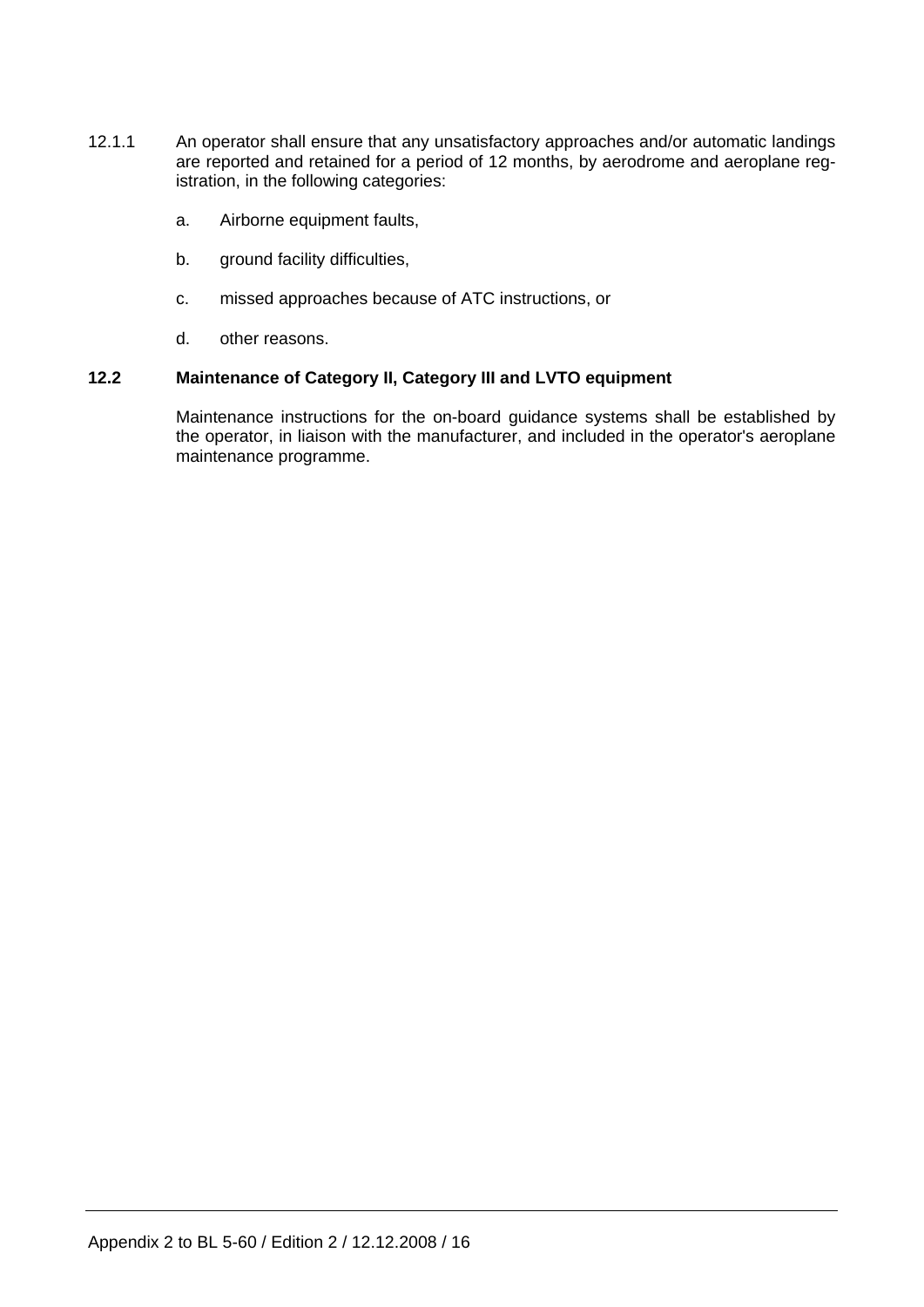# **Effect on landing minima of temporarily failed or downgraded ground equipment**

## **1. Introduction**

1.1 This Appendix provides operators with instructions for flight crews on the effects on landing minima of temporary failures or downgrading of ground equipment.

1.2 Aerodrome facilities are expected to be installed and maintained to the standards prescribed in ICAO Annexes 10 and 14. Any deficiencies are expected to be repaired without unnecessary delay.

# **2. General**

These instructions are intended for use both pre-flight and in-flight. It is not expected however that the pilot-in-command would consult such instructions after passing the outer marker or equivalent position. If failures of ground aids are announced at such a late stage, the approach could be continued at the pilot-in-command's discretion. If, however, failures are announced before such a late stage in the approach, their effect on the approach should be considered as described in Table 1, and the approach may have to be abandoned to allow this to happen.

## **3. Operations with no decision height (DH)**

3.1 The pilot-in-command shall ensure that, for aeroplanes authorised to conduct no DH operations with the lowest RVR limitations, the following applies in addition to the content of Table 1:

i. RVR. At least one RVR value must be available at the aerodrome.

ii. Runway lights.

| a. | No runway edge lights, or no centre lights: | Day - RVR 200 m<br>Night - Not allowed |
|----|---------------------------------------------|----------------------------------------|
| b. | No TDZ lights - No restrictions.            |                                        |
| C. | No standby power to runway lights:          | Day - RVR 200 m<br>Night - Not allowed |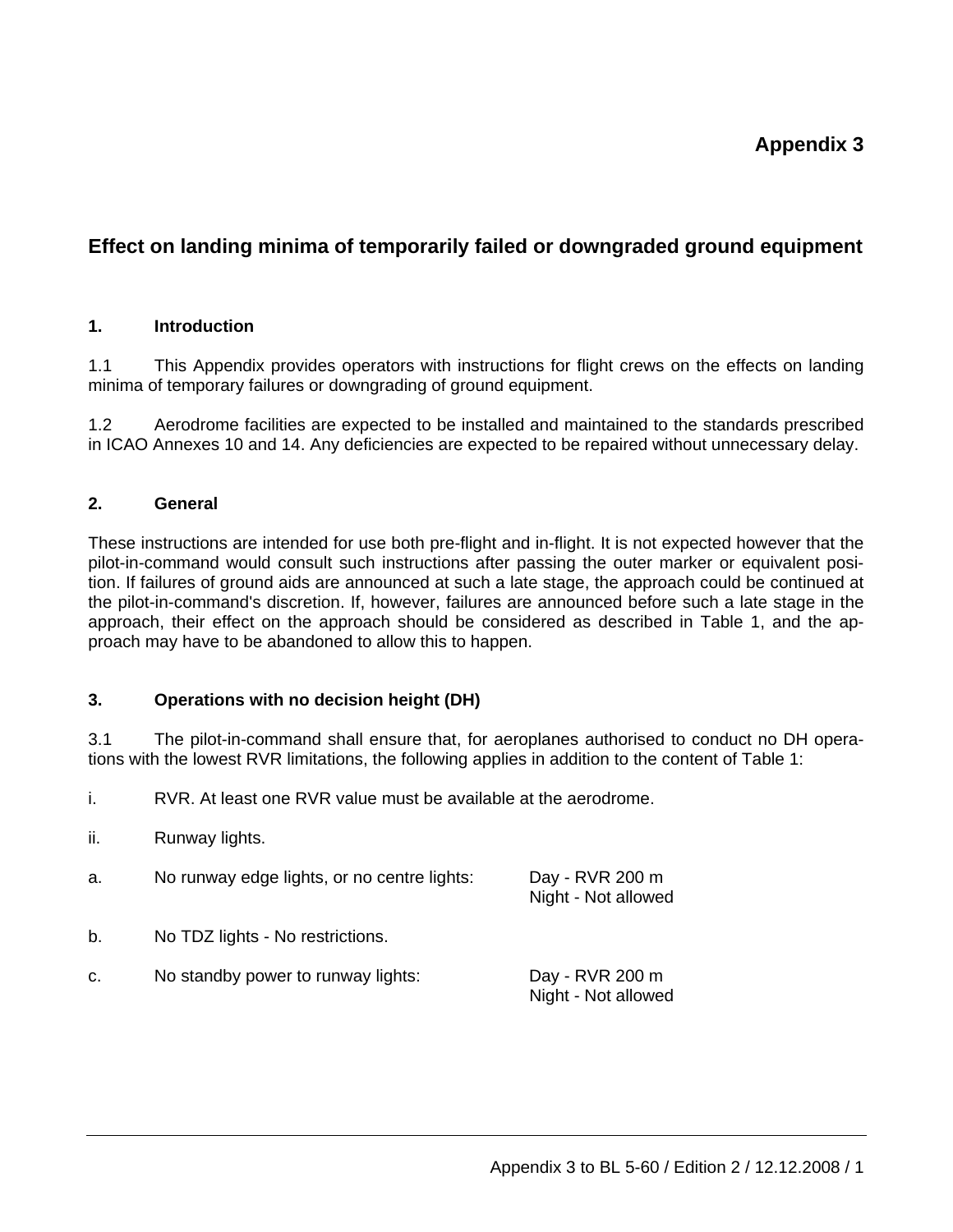# **4. Conditions applicable to Table 1**

- i. Multiple failures of runway lights other than indicated in Table 1 are not acceptable.
- ii. Deficiencies of approach and runway lights are treated separately.
- iii. Category II or III operations. A combination of deficiencies in runway lights and RVR assessment equipment is not allowed.
- iv. Failures other than ILS affect RVR only and not DH.